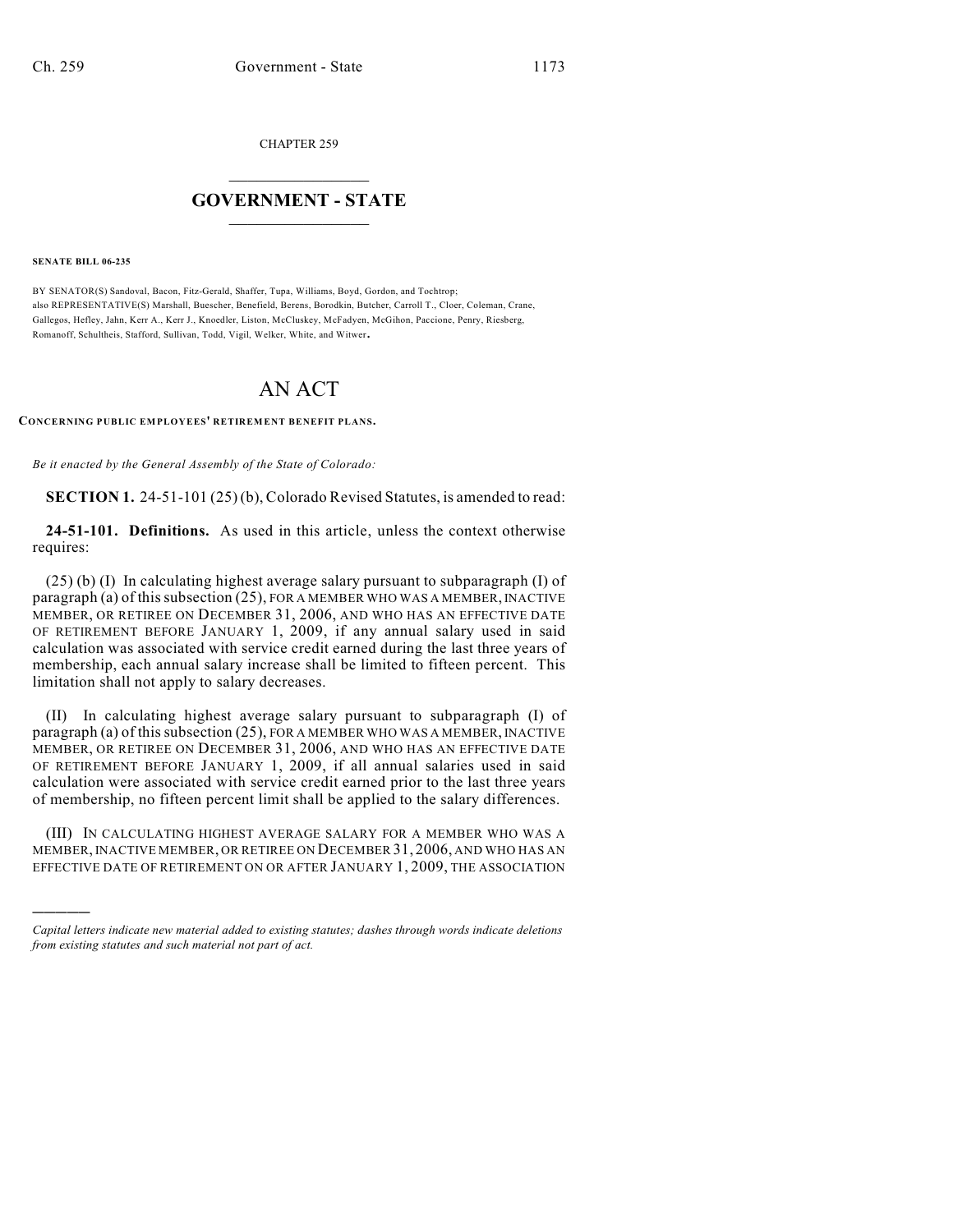SHALL DETERMINE THE HIGHEST ANNUAL SALARIES ASSOCIATED WITH FOUR PERIODS OF TWELVE CONSECUTIVE MONTHS OF SERVICE CREDIT. THE LOWEST OF SUCH ANNUAL SALARIES SHALL BE THE BASE SALARY. THE FIRST ANNUAL SALARY TO BE USED IN THE HIGHEST AVERAGE SALARY CALCULATION SHALL BE THE ACTUAL SALARY REPORTED UP TO ONE HUNDRED FIFTEEN PERCENT OF THE BASE SALARY. THE SECOND ANNUAL SALARY TO BE USED IN THE HIGHEST AVERAGE SALARY CALCULATION SHALL BE THE ACTUAL SALARY REPORTED UP TO ONE HUNDRED FIFTEEN PERCENT OF THE FIRST ANNUAL SALARY USED IN THE HIGHEST AVERAGE SALARY CALCULATION. THE THIRD ANNUAL SALARY TO BE USED IN THE HIGHEST AVERAGE SALARY CALCULATION SHALL BE THE ACTUAL SALARY REPORTED UP TO ONE HUNDRED FIFTEEN PERCENT OF THE SECOND ANNUAL SALARY USED IN THE HIGHEST AVERAGE SALARY CALCULATION.

(IV) IN CALCULATING HIGHEST AVERAGE SALARY FOR A MEMBER WHO WAS NOT A MEMBER, INACTIVE MEMBER OR RETIREE ON DECEMBER 31, 2006, THE ASSOCIATION SHALL DETERMINE THE HIGHEST ANNUAL SALARIES ASSOCIATED WITH FOUR PERIODS OF TWELVE CONSECUTIVE MONTHS OF SERVICE CREDIT. THE LOWEST OF SUCH ANNUAL SALARIES SHALL BE THE BASE SALARY. THE FIRST ANNUAL SALARY TO BE USED IN THE HIGHEST AVERAGE SALARY CALCULATION SHALL BE THE ACTUAL SALARY REPORTED UP TO ONE HUNDRED EIGHT PERCENT OF THE BASE SALARY. THE SECOND ANNUAL SALARY TO BE USED IN THE HIGHEST AVERAGE SALARY CALCULATION SHALL BE THE ACTUAL SALARY REPORTED UP TO ONE HUNDRED EIGHT PERCENT OF THE FIRST ANNUAL SALARY USED IN THE HIGHEST AVERAGE SALARY CALCULATION. THE THIRD ANNUAL SALARY TO BE USED IN THE HIGHEST AVERAGE SALARY CALCULATION SHALL BE THE ACTUAL SALARY REPORTED UP TO ONE HUNDRED EIGHT PERCENT OF THE SECOND ANNUAL SALARY USED IN THE HIGHEST AVERAGE SALARY CALCULATION.

**SECTION 2.** 24-51-203, Colorado Revised Statutes, is REPEALED AND REENACTED, WITH AMENDMENTS, to read:

**24-51-203. Board - composition and election.** (1) THE BOARD SHALL CONSIST OF THE FOLLOWING FIFTEEN TRUSTEES:

(a) THE STATE TREASURER;

(b) FOUR MEMBERS OF THE STATE DIVISION ELECTED BY THE MEMBERS OF THAT DIVISION, AT LEAST ONE OF WHOM SHALL BE AN EMPLOYEE OF A STATE INSTITUTION OF HIGHER EDUCATION AND AT LEAST ONE OF WHOM SHALL NOT BE AN EMPLOYEE OF A STATE INSTITUTION OF HIGHER EDUCATION UNTIL, ON OR AFTER JANUARY 1, 2007, ONE OF THOSE TRUSTEE POSITIONS, UNLESS IT IS THE SOLE POSITION HELD BY AN EMPLOYEE OF A STATE INSTITUTION OF HIGHER EDUCATION, IS VACATED AND THEREAFTER THERE SHALL BE THREE MEMBERS OF THE STATE DIVISION ELECTED BY THE MEMBERS OF THAT DIVISION, AT LEAST ONE OF WHOM SHALL BE AN EMPLOYEE OF A STATE INSTITUTION OF HIGHER EDUCATION AND AT LEAST ONE OF WHOM SHALL NOT BE AN EMPLOYEE OF A STATE INSTITUTION OF HIGHER EDUCATION;

(c) FIVE MEMBERS OF THE SCHOOL DIVISION ELECTED BY THE MEMBERS OF THAT DIVISION UNTIL, ON OR AFTER JANUARY 1, 2007, ONE OF THOSE TRUSTEE POSITIONS IS VACATED AND THEREAFTER THERE SHALL BE FOUR MEMBERS OF THE SCHOOL DIVISION ELECTED BY THE MEMBERS OF THAT DIVISION;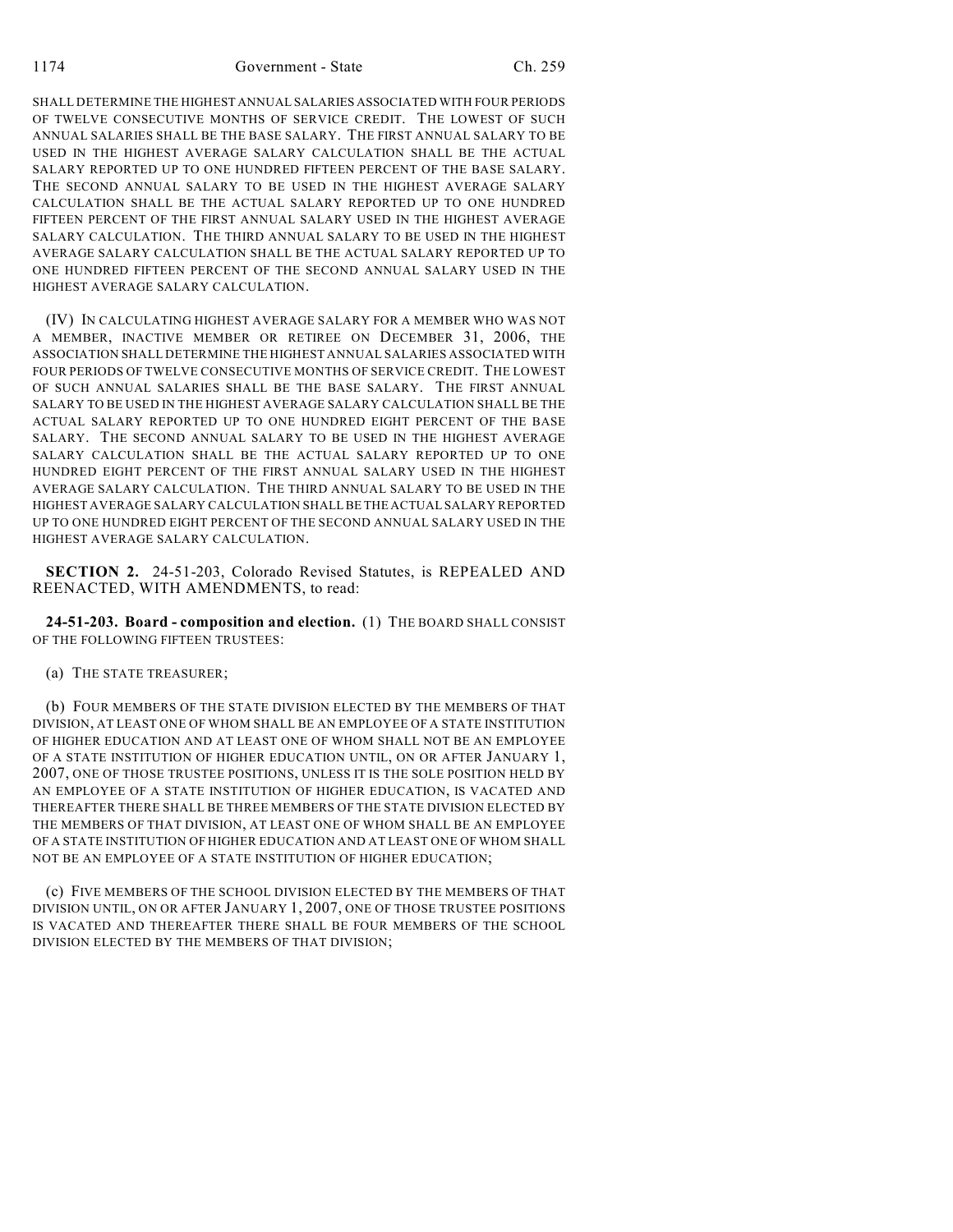(d) TWO MEMBERS OF THE LOCAL GOVERNMENT DIVISION ELECTED BY THE MEMBERS OF THAT DIVISION UNTIL, ON OR AFTER JANUARY 1, 2007, ONE OF THOSE TRUSTEE POSITIONS IS VACATED AND THEREAFTER THERE SHALL BE ONE MEMBER OF THE LOCAL GOVERNMENT DIVISION ELECTED BY THE MEMBERS OF THAT DIVISION;

(e) ONE MEMBER OF THE JUDICIAL DIVISION ELECTED BY THE MEMBERS OF THAT DIVISION;

(f) TWO RETIREES, ONE OF WHOM SHALL BE ELECTED BY THOSE MEMBERS WHO HAVE RETIRED FROM THE LOCAL GOVERNMENT DIVISION, THE JUDICIAL DIVISION, OR FROM THE STATE DIVISION AND ONE OF WHOM SHALL BE ELECTED BY THOSE MEMBERS WHO HAVE RETIRED FROM THE LOCAL GOVERNMENT DIVISION, THE JUDICIAL DIVISION, OR THE SCHOOL DIVISION; EXCEPT THAT BOTH RETIREE TRUSTEES CANNOT HAVE RETIRED FROM THE SAME DIVISION; AND

(g) THREE TRUSTEES APPOINTED BY THE GOVERNOR AND CONFIRMED BY THE SENATE WHO SHALL NOT BE MEMBERS, INACTIVE MEMBERS, OR RETIREES OF THE ASSOCIATION AND WHO SHALL HAVE SIGNIFICANT EXPERIENCE AND COMPETENCE IN INVESTMENT MANAGEMENT, FINANCE, BANKING, ECONOMICS, ACCOUNTING, PENSION ADMINISTRATION, OR ACTUARIAL ANALYSIS. OF THE THREE TRUSTEES APPOINTED BY THE GOVERNOR, NO MORE THAN TWO SHALL BE FROM THE SAME POLITICAL PARTY.

(2) THE BOARD SHALL SET THE TIME AND MANNER FOR THE ELECTIONS OF TRUSTEES REPRESENTING MEMBERS AND RETIREES. ELECTED TRUSTEES MAY BE REELECTED TO THE BOARD FOR AN UNLIMITED NUMBER OF TERMS BUT, EXCEPT FOR THE STATE TREASURER, NO TERM FOR ANY TRUSTEE SHALL EXCEED FOUR YEARS.

(3) THE TERM FOR EACH OF THE INITIAL THREE APPOINTED TRUSTEES SHALL BE DETERMINED BY THE GOVERNOR AND SHALL BE STAGGERED WITH A ONE-YEAR TERM, A TWO-YEAR TERM, AND A THREE-YEAR TERM WITH NO TRUSTEE ASSIGNED THE SAME TERM LENGTH. AFTER EACH OF THE INITIAL TERMS CONCLUDE, THE TERM FOR APPOINTED TRUSTEES SHALL BE FOUR YEARS. APPOINTED TRUSTEES MAY BE REAPPOINTED TO THE BOARD FOR AN UNLIMITED NUMBER OF TERMS.

(4) WHEN A VACANCY OCCURS ON THE BOARD AMONG THE ELECTED TRUSTEES, THE PERSON WHO RECEIVED THE NEXT HIGHEST NUMBER OF VOTES IN THE MOST RECENT ELECTION OF TRUSTEES SHALL BE APPOINTED TO SERVE AS TRUSTEE UNTIL THE NEXT ELECTION OF TRUSTEES. IF THE PERSON WHO RECEIVED THE NEXT HIGHEST NUMBER OF VOTES IS UNWILLING TO SERVE AS A TRUSTEE OR IF THE TRUSTEE WHO CREATED THE ABSENCE RAN UNOPPOSED, THE BOARD SHALL APPOINT A TRUSTEE. IN EITHER CASE, THE APPOINTED TRUSTEE SHALL BE FROM THE SAME DIVISION AS THE TRUSTEE WHOSE ABSENCE CREATED THE VACANCY.

(5) WHEN A VACANCY OCCURS AMONG THE THREE APPOINTED TRUSTEES, THE GOVERNOR SHALL APPOINT, WITH CONSENT OF THE SENATE, A NEW TRUSTEE WITH THE EXPERIENCE AND COMPETENCE SPECIFIED IN PARAGRAPH (g) OF SUBSECTION (1) OF THIS SECTION TO SERVE THE REMAINDER OF ANY UNEXPIRED TERM. SUCH APPOINTEE MAY SERVE ON A TEMPORARY BASIS IF THE GENERAL ASSEMBLY IS NOT IN SESSION WHEN HE OR SHE IS APPOINTED UNTIL THE GENERAL ASSEMBLY IS IN SESSION AND THE SENATE IS ABLE TO CONSENT TO SUCH APPOINTMENT.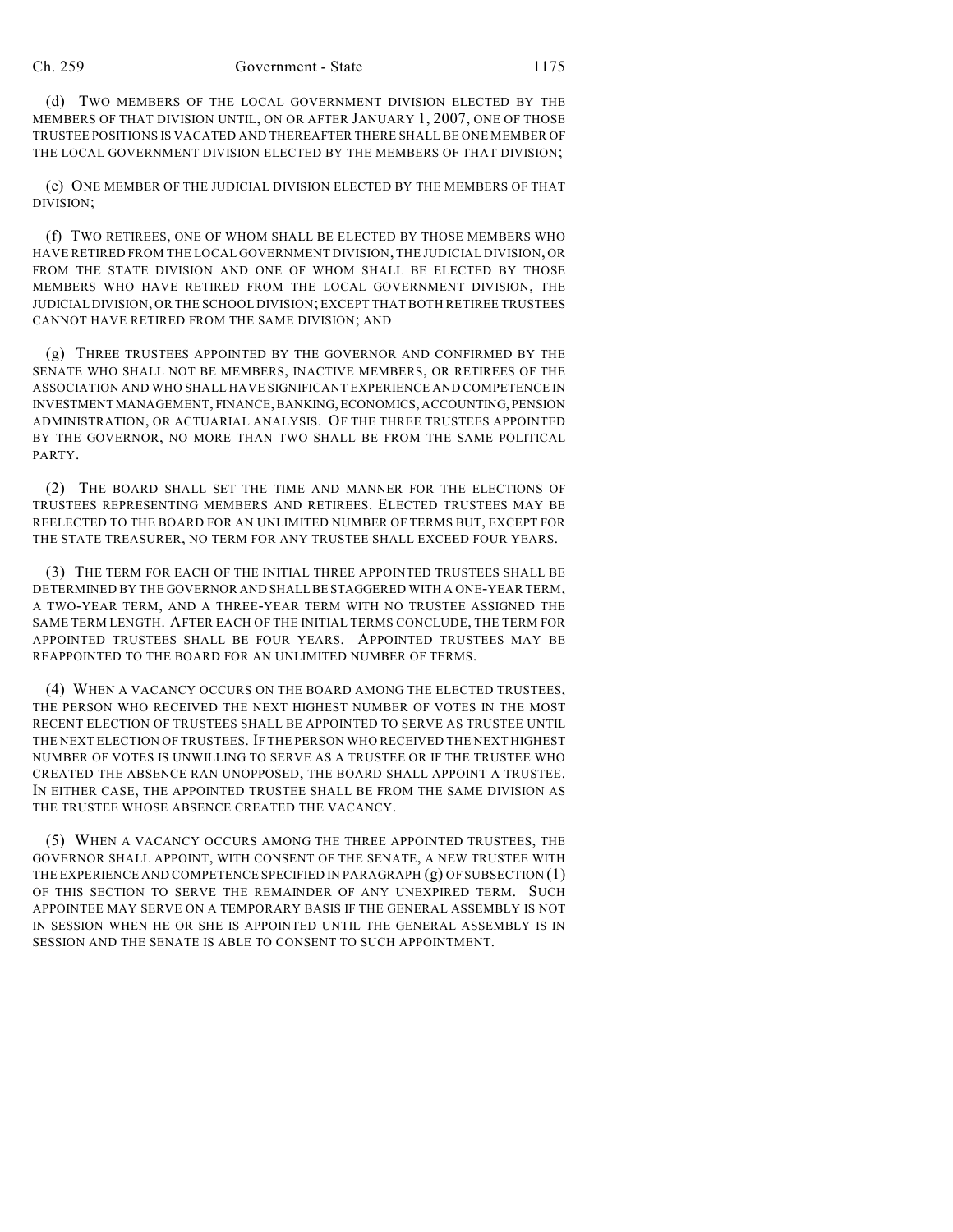(6) THE ELECTED TRUSTEES SHALL SERVE WITHOUT COMPENSATION BUT SHALL BE REIMBURSED BY THE ASSOCIATION FOR ANY NECESSARY EXPENSES INCURRED IN THE CONDUCT OF THEIR OFFICIAL DUTIES AND SHALL SUFFER NO LOSS OF SALARY FROM AN EMPLOYER FOR SERVICE ON THE BOARD.

(7) THE APPOINTED TRUSTEES SHALL BE COMPENSATED BY THE ASSOCIATION FOR THEIR SERVICE ON THE BOARD.

(8) NO PERSON CAN BE OR CAN CONTINUE TO BE A TRUSTEE OF THE BOARD WHO HAS BEEN ADJUDICATED OF HAVING VIOLATED ANY PROVISIONS OF THIS ARTICLE OR WHO HAS BEEN CONVICTED OF A FELONY OR ANY CRIME INVOLVING THE MISAPPROPRIATION OF FUNDS.

**SECTION 3.** 24-51-208 (2) (d) and (2) (f), Colorado Revised Statutes, are amended, and the said 24-51-208 is further amended BY THE ADDITION OF A NEW SUBSECTION, to read:

**24-51-208. Allocation of moneys.** (2) Within each of the state division, school division, local government division, and judicial division trust funds, the following reserves shall exist:

(d) Deferred retirement benefits reserve;

(f) Deferred survivor benefits reserve.

(2.5) WITHIN EACH OF THE STATE DIVISION, SCHOOL DIVISION, LOCAL GOVERNMENT DIVISION, AND JUDICIAL DIVISION TRUST FUNDS, AN ANNUAL INCREASE RESERVE SHALL EXIST ON AND AFTER JANUARY 1, 2007.

**SECTION 4.** 24-51-211, Colorado Revised Statutes, is amended to read:

**24-51-211. Amortization of liabilities.** An amortization period for each of the state division, school division, local government division, and judicial division trust funds shall be calculated separately. A maximum amortization period of forty THIRTY years shall be deemed actuarially sound. Upon recommendation of the board, and with the advice of the actuary, the employer or member contribution rates for the plan may be adjusted by the general assembly when indicated by actuarial experience.

**SECTION 5.** 24-51-310 (1) (b), Colorado Revised Statutes, is amended to read:

**24-51-310. Persons not eligible for membership.** (1) Persons not eligible for membership in the association include:

(b) University of Colorado president, chancellors, deans, other professionals exempt from the state personnel system, and faculty whose retirement program as determined by the board of regents is provided by social security and the university's qualified retirement plan UNLESS ANY SUCH EMPLOYEE IS AN ELIGIBLE EMPLOYEE AS DEFINED IN SECTION 24-51-1502 (2) (a); except that persons covered by the plan shall remain members.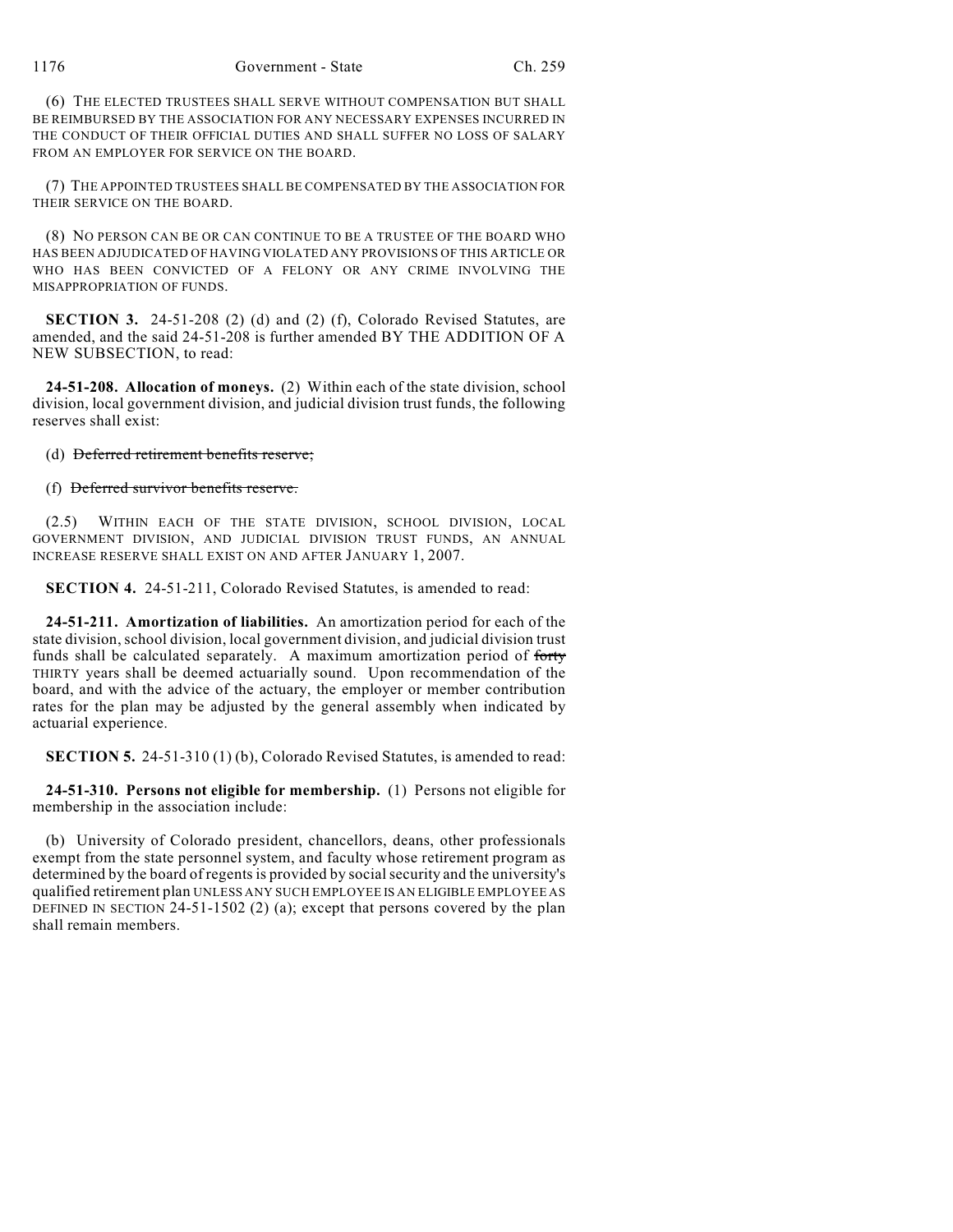**SECTION 6.** 24-51-401 (1.7) (a) and (1.8), Colorado Revised Statutes, are amended to read:

**24-51-401. Employer and member contributions.** (1.7) (a) Employers shall deliver a contribution report and the full amount of employer and member contributions to the association within five days after the date members and retirees are paid. Except as provided in subsections  $(1.8)$  and  $(7)$  SUBSECTION (7) of this section and sections  $22-64-220$  (4) (j), C.R.S., and  $24-51-408.5$ , such contributions shall be based upon the rates for the appropriate division as set forth in the following table multiplied by the salary, as defined in section 24-51-101 (42), paid to members and retirees for the payroll period:

## **TABLE A CONTRIBUTION RATES**

| <b>Division</b><br>State | Membership<br>All Members<br>Except | <b>Employer Rate</b><br>10.15% | <b>Member Rate</b><br>$8.0\%$ |
|--------------------------|-------------------------------------|--------------------------------|-------------------------------|
|                          | <b>State Troopers</b>               | 12.85%                         | $10.0\%$                      |
| School                   | All Members                         |                                |                               |
|                          | $1/1/2006$ through<br>12/31/2012    | 10.15%                         | $8.0\%$                       |
|                          | $1/1/2013$ and<br>thereafter        | 10.55%                         | $8.0\%$                       |
| Local<br>Government      | All Members                         | 10.0%                          | $8.0\%$                       |
| Judicial                 | All Members                         | 13.66%                         | $8.0\%$                       |

(1.8) If the actuarial value of assets exceeds one hundred ten percent of the actuarial accrued liabilities in any division, as determined by the association's actuary, the division shall be considered overfunded, and employer contribution rates shall be reduced as provided in section 24-51-408.5 (5).

**SECTION 7.** 24-51-402 (3) (a), (3) (b) (I), and (3) (b) (II) (A), Colorado Revised Statutes, are amended to read:

**24-51-402. Unpaid contributions for any member - legislative declaration.** (3) If an employer fails to provide membership in the association to an individual so entitled pursuant to the provisions of this article or fails to provide the required level of employer contributions for an individual pursuant to the provisions of this article, the following payment shall be made to the association:

(a) If the individual is not a member or inactive member at the time the association first notifies the employer of its claim for unpaid contributions, the employer shall pay the unpaid employer contributions on behalf of the individual for the period contributions should have been made at the contribution rate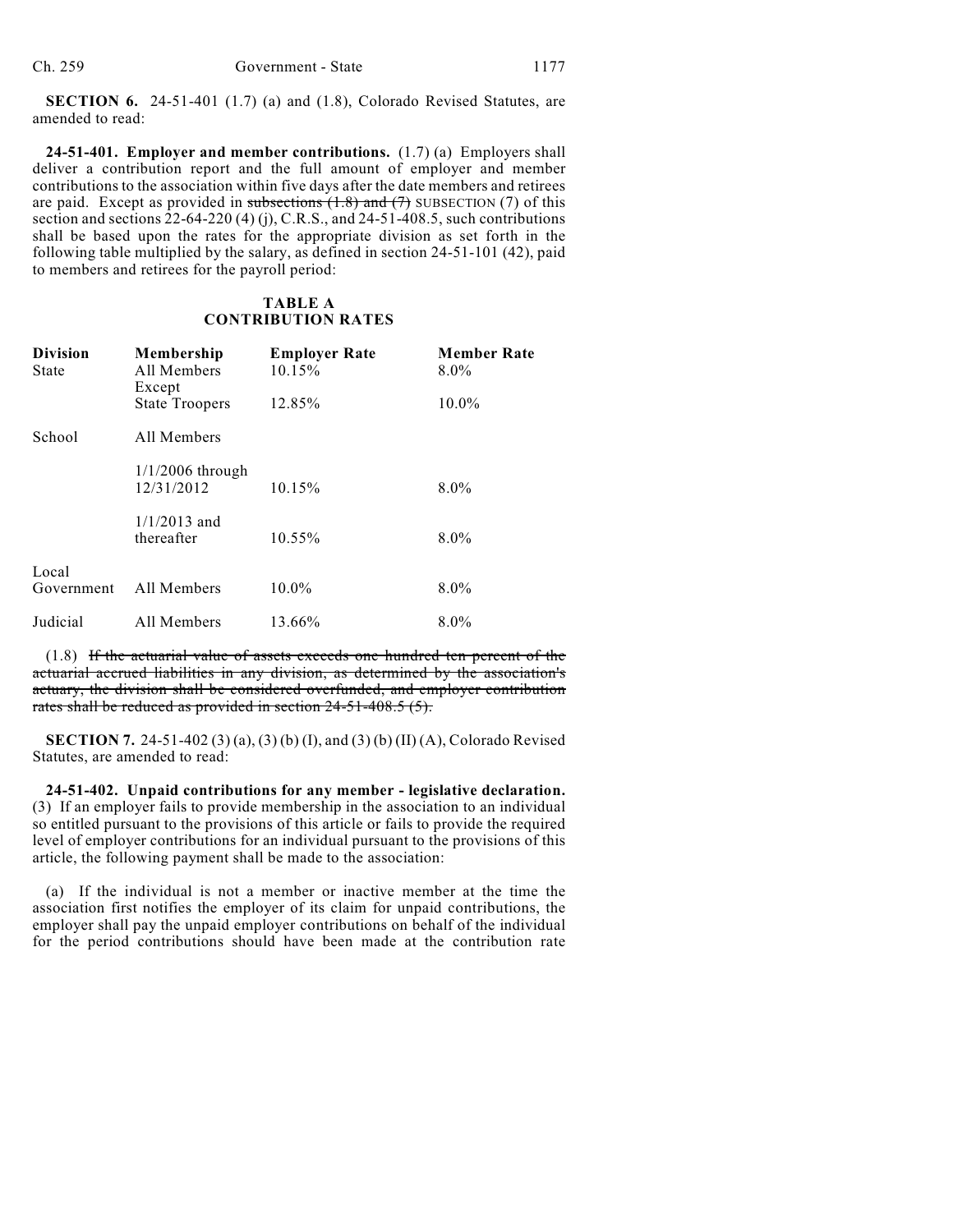1178 Government - State Ch. 259

applicable during such period, PLUS THE AMORTIZATION EQUALIZATION DISBURSEMENT IN EFFECT PURSUANT TO SECTION 24-51-411 FOR THE PERIOD CONTRIBUTIONS SHOULD HAVE BEEN MADE, plus interest on such employer contributions AND THE AMORTIZATION EQUALIZATION DISBURSEMENT at the applicable actuarial investment assumption rate, as such interest rate is from time to time adjusted, until such contributions are paid. If an employer pays contributions pursuant to this paragraph (a) on behalf of an individual who was not a member or inactive member when the association first notifies the employer and such individual subsequently becomes a member AND COMPLETES ONE YEAR OF EARNED SERVICE CREDIT, the member may purchase service credit for the appropriate time period pursuant to the requirements of section 24-51-503 BY PAYING THE UNPAID MEMBER CONTRIBUTIONS FOR THE PERIOD FOR WHICH CONTRIBUTIONS SHOULD HAVE BEEN MADE AT THE CONTRIBUTION RATE APPLICABLE DURING SUCH PERIOD, PLUS INTEREST ON SUCH MEMBER CONTRIBUTIONS AT THE APPLICABLE ACTUARIAL INVESTMENT ASSUMPTION RATE, AS SUCH INTEREST RATE IS FROM TIME TO TIME ADJUSTED, UNTIL SUCH CONTRIBUTIONS ARE PAID.

(b) (I) If the individual is a member or inactive member at the time the association first notifies the employer of its claim for unpaid contributions, the payment equals the lesser of the following amounts:

(A) For a member, the cost to purchase the appropriate amount of service credit at the rate established pursuant to section 24-51-505, PLUS THE AMORTIZATION EQUALIZATION DISBURSEMENT IN EFFECT PURSUANT TO SECTION 24-51-411 FOR THE PERIOD CONTRIBUTIONS SHOULD HAVE BEEN MADE; and, for an inactive member, the cost to purchase the appropriate amount of service credit at the rate established pursuant to section 24-51-505, based upon the salary at the date of last employment, PLUS THE AMORTIZATION EQUALIZATION DISBURSEMENT THAT SHOULD HAVE BEEN MADE, plus interest at the applicable actuarial investment assumption rate, as such interest rate is from time to time adjusted, from the date of last employment until the date contributions are paid; or

(B) The unpaid employer and member contributions AND AMORTIZATION EQUALIZATION DISBURSEMENT for the period contributions should have been made, plus interest on such employer and member contributions AND THE AMORTIZATION EQUALIZATION DISBURSEMENT at the applicable actuarial investment assumption rate, as such interest rate is from time to time adjusted, until such contributions are paid.

(II) The amounts paid to the association shall be allocated and collected in the following order until the full amount that is owed under subparagraph (I) of this paragraph (b) is reached:

(A) The employer shall first pay the unpaid employer contributions AND AMORTIZATION EQUALIZATION DISBURSEMENT on behalf of the member or inactive member for the period contributions should have been made, plus interest on such employer contributions AND AMORTIZATION EQUALIZATION DISBURSEMENT at the applicable actuarial investment assumption rate, as such interest rate is from time to time adjusted, until such contributions are paid;

**SECTION 8.** 24-51-405, Colorado Revised Statutes, is amended BY THE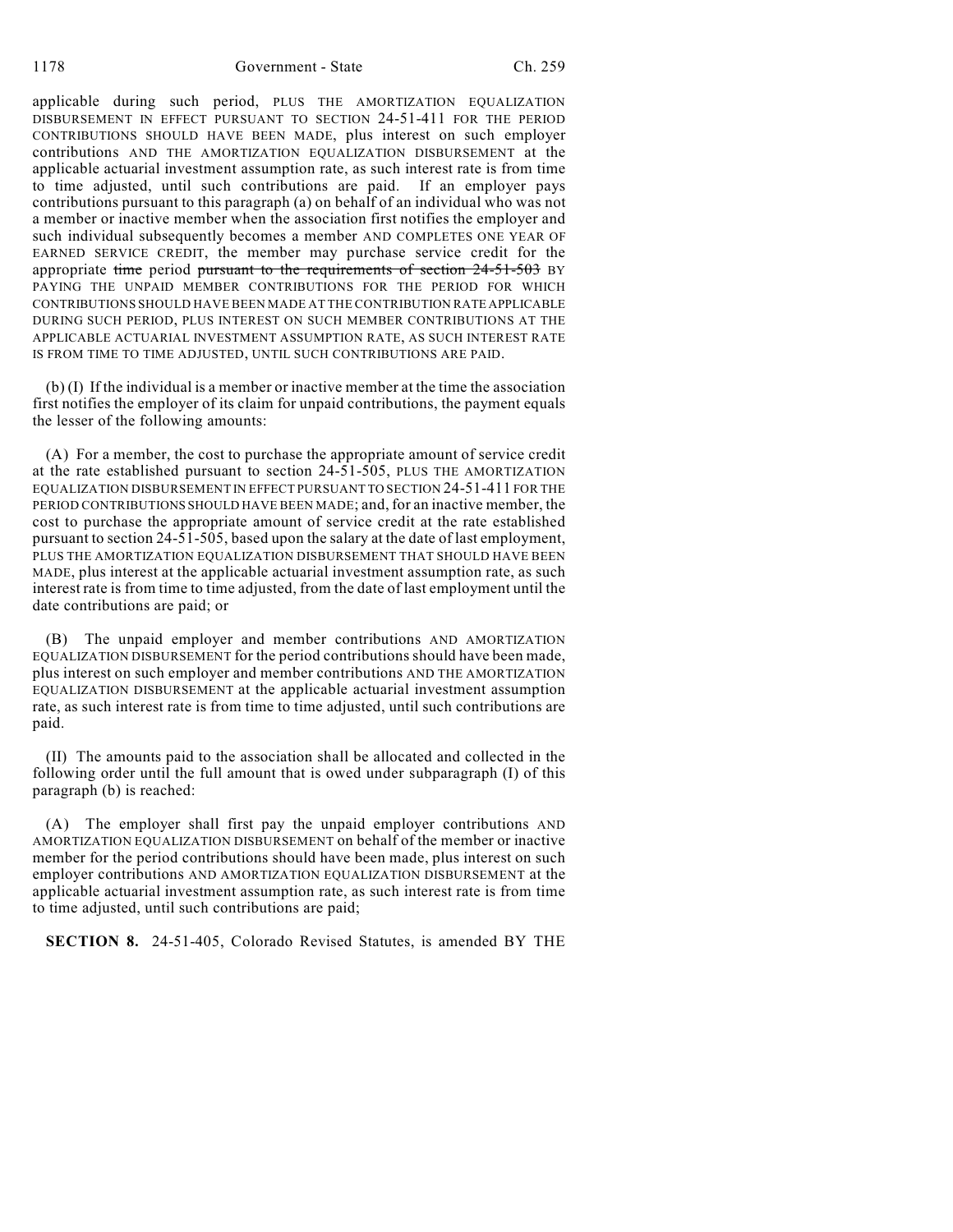# ADDITION OF THE FOLLOWING NEW SUBSECTIONS to read:

**24-51-405. Refund of the member contribution account.** (8) AN INDIVIDUAL WHO REFUNDED HIS OR HER MEMBER CONTRIBUTION ACCOUNT PURSUANT TO THIS SECTION AND AGAIN COMMENCES MEMBERSHIP ON OR AFTER JULY 1, 2005, BUT BEFORE JANUARY 1, 2007, WHETHER OR NOT THE INDIVIDUAL PURCHASES ALL OR PART OF THE PERIOD ASSOCIATED WITH THE REFUNDED MEMBER CONTRIBUTION ACCOUNT, SHALL HAVE NO RIGHTS ASSOCIATED WITH MEMBERSHIP PRIOR TO JULY 1, 2005, EXCEPT AS MANDATED BY FEDERAL LAW, AND SUCH INDIVIDUAL SHALL NOT BE CONSIDERED TO HAVE BEEN A MEMBER, INACTIVE MEMBER OR RETIREE ON JUNE 31, 2005.

(9) AN INDIVIDUAL WHO REFUNDED HIS OR HER MEMBER CONTRIBUTION ACCOUNT PURSUANT TO THIS SECTION AND AGAIN COMMENCES MEMBERSHIP ON OR AFTER JANUARY 1, 2007, WHETHER OR NOT THE INDIVIDUAL PURCHASES ALL OR PART OF THE PERIOD ASSOCIATED WITH THE REFUNDED MEMBER CONTRIBUTION ACCOUNT, SHALL NOT HAVE ANY RIGHTS ASSOCIATED WITH MEMBERSHIP PRIOR TO JANUARY 1, 2007, EXCEPT AS MANDATED BY FEDERAL LAW, AND SUCH INDIVIDUAL SHALL NOT BE CONSIDERED TO HAVE BEEN A MEMBER, INACTIVE MEMBER OR RETIREE ON DECEMBER 31, 2006.

**SECTION 9.** 24-51-411, Colorado Revised Statutes, is amended to read:

**24-51-411. Amortization equalization disbursement - repeal.** (1) Beginning January 1, 2006, each employer shall deliver to the association an amortization equalization disbursement AND, BEGINNING JANUARY 1, 2008, A SUPPLEMENTAL AMORTIZATION EQUALIZATION DISBURSEMENT pursuant to the same procedures specified for employer contributions in section 24-51-401 (1.7). The disbursement shall be subject to available appropriation as determined by the general assembly. Any such appropriation shall be identified in a separate line item for each department of state government.

(2) For the calendar year beginning January 1, 2006, the amortization equalization disbursement shall be one-half of one percent of the employer's total payroll. The amortization equalization payment shall increase by one-half of one percent of total payroll on January 1, 2007, and shall increase by four-tenths of one percent of total payroll at the start of each of the calendar years following 2007 through 2012. except as provided by subsection  $(3)$  of this section. For purposes of this section, the employer's total payroll shall be calculated by applying the definition of salary, pursuant to section 24-51-101 (42), to the payroll for all employees working for the employer who are members of the association, or who were eligible to elect to become members of the association on or after January 1, 2006, including any amounts paid in connection with the employment of a retiree by an employer pursuant to part  $11$  of this article SECTION 24-51-1101 (2).

(3) The total of the amortization equalization disbursement shall not exceed three percent of the employer's total payroll for any calendar year. In the event that the association's actuary determines that the amortization period of the liabilities in the division is in compliance with section 24-51-211, then the amount of the amortization equalization disbursement for that division shall be reduced for the following calendar year to the percentage of total payroll needed to meet the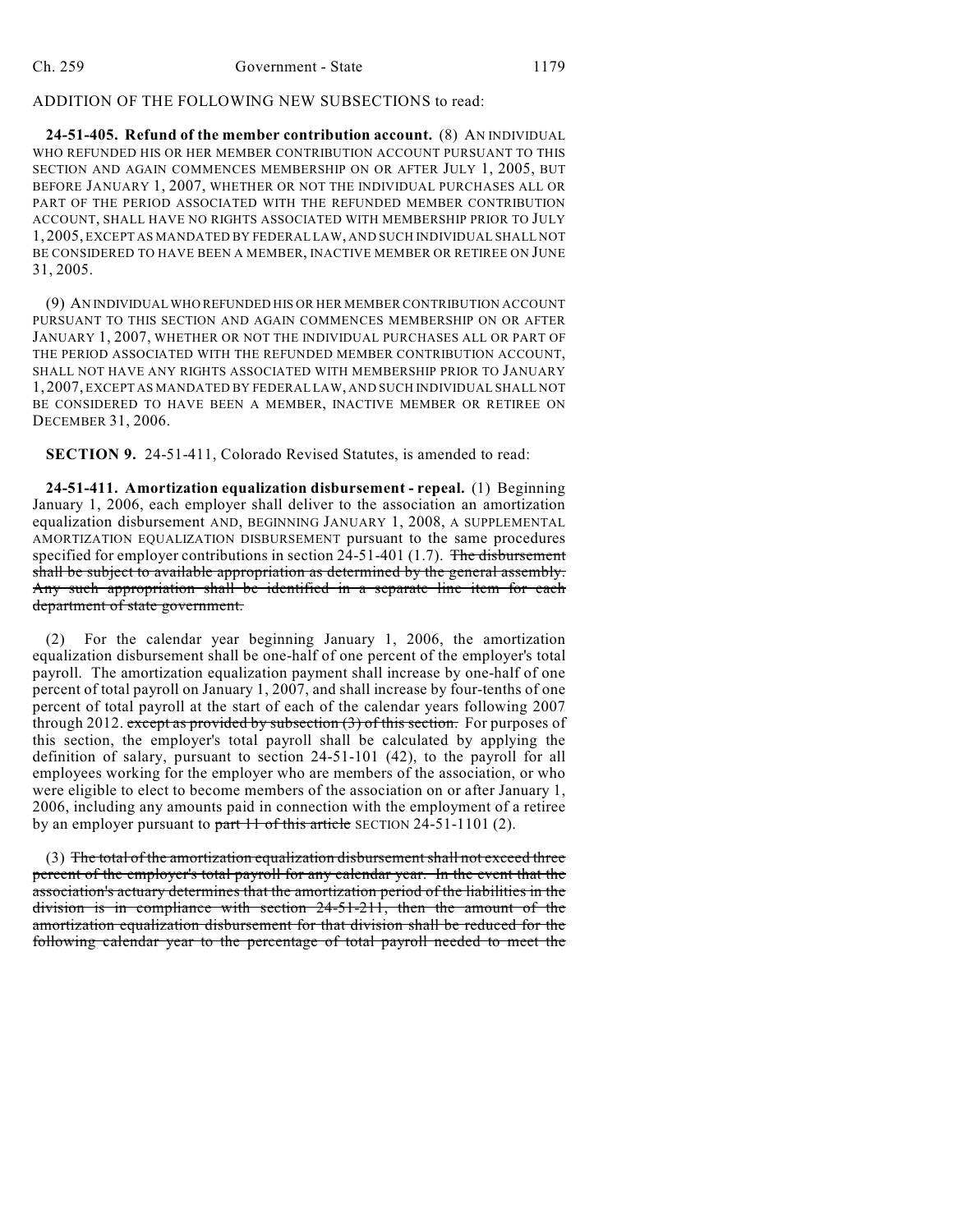### standard in section 24-51-211.

(3.2) FOR THE CALENDAR YEAR BEGINNING JANUARY 1, 2008, THE SUPPLEMENTAL AMORTIZATION EQUALIZATION DISBURSEMENT SHALL BE ONE-HALF OF ONE PERCENT OF THE EMPLOYER'S TOTAL PAYROLL. THE SUPPLEMENTAL AMORTIZATION EQUALIZATION DISBURSEMENT SHALL INCREASE BY ONE-HALF OF ONE PERCENT OF TOTAL PAYROLL ON JANUARY 1 OF EACH YEAR FOLLOWING 2008 THROUGH 2013. FOR PURPOSES OF THIS SECTION, THE EMPLOYER'S TOTAL PAYROLL SHALL BE CALCULATED BY APPLYING THE DEFINITION OF SALARY, PURSUANT TO SECTION 24-51-101 (42), TO THE PAYROLL FOR ALL EMPLOYEES WORKING FOR THE EMPLOYER WHO ARE MEMBERS OF THE ASSOCIATION, OR WHO WERE ELIGIBLE TO ELECT TO BECOME MEMBERS OF THE ASSOCIATION ON OR AFTER JANUARY 1, 2006, INCLUDING ANY AMOUNTS PAID IN CONNECTION WITH THE EMPLOYMENT OF A RETIREE BY AN EMPLOYER PURSUANT TO SECTION 24-51-1101 (2).

(3.5) THE AMORTIZATION EQUALIZATION DISBURSEMENT AND THE SUPPLEMENTAL AMORTIZATION EQUALIZATION DISBURSEMENT PAYMENTS BY ALL DIVISIONS SHALL CONTINUE UNTIL ADJUSTED PURSUANT TO THIS SUBSECTION (3.5). WHEN THE ACTUARIAL FUNDED RATIO OF A PARTICULAR DIVISION OF THE ASSOCIATION IS ONE HUNDRED PERCENT AS DETERMINED IN THE ANNUAL ACTUARIAL STUDY OF THE ASSOCIATION, THE ACTUARY SHALL DETERMINE THE AMOUNT BY WHICH THE AMORTIZATION EQUALIZATION DISBURSEMENT AND SUPPLEMENTAL AMORTIZATION EQUALIZATION DISBURSEMENT CAN BE REDUCED, IN EQUAL PARTS, FOR THAT PARTICULAR DIVISION AND STILL MAINTAIN THE ACTUARIAL FUNDED RATIO OF THAT DIVISION AT ONE HUNDRED PERCENT. THE AMORTIZATION EQUALIZATION DISBURSEMENT AND SUPPLEMENTAL AMORTIZATION EQUALIZATION DISBURSEMENT SHALL BE REDUCED FOR THAT DIVISION IN THE AMOUNTS DETERMINED BY THE ACTUARY EFFECTIVE JANUARY 1 OF THE FOLLOWING YEAR. AT SUCH TIME AS A DIVISION IS DETERMINED IN THE ANNUAL ACTUARIAL VALUATION TO HAVE REACHED A THIRTY-YEAR OR LESS AMORTIZATION PERIOD OF ITS UNFUNDED LIABILITIES, THE BOARD SHALL CAUSE TO BE CONDUCTED AN ACTUARIAL STUDY TO ASSESS THE AMORTIZATION EQUALIZATION DISBURSEMENT AND THE SUPPLEMENTAL AMORTIZATION EQUALIZATION DISBURSEMENT AND THE BOARD MAY MAKE APPROPRIATE RECOMMENDATIONS TO THE GENERAL ASSEMBLY.

(3.7) FOR STATE EMPLOYERS IN THE STATE DIVISION, FOR THE 2007-08 STATE FISCAL YEAR AND FOR EACH FISCAL YEAR THROUGH THE 2012-13 STATE FISCAL YEAR, FROM THE AMOUNT OF CHANGES TO STATE EMPLOYEES' SALARIES AND ANY ADJUSTMENTS TO THE ANNUAL GENERAL APPROPRIATION ACT PURSUANT TO SECTION 24-50-104, AN AMOUNT EQUAL TO ONE-HALF OF ONE PERCENT OF TOTAL SALARY SHALL BE DEDUCTED AND SUCH AMOUNT SHALL BE UTILIZED BY THE EMPLOYER TO FUND THE SUPPLEMENTAL AMORTIZATION EQUALIZATION DISBURSEMENT. FOR THE SCHOOL, LOCAL GOVERNMENT, AND JUDICIAL DIVISIONS, AND THE REMAINING EMPLOYERS IN THE STATE DIVISION WHO ARE NOT STATE EMPLOYERS, THE SUPPLEMENTAL AMORTIZATION EQUALIZATION DISBURSEMENT SHALL, TO THE EXTENT PERMITTED BY LAW, BE FUNDED BY ALLOCATION OF FUNDS OTHERWISE AVAILABLE FOR USE AS EMPLOYEE COMPENSATION INCREASES PRIOR TO AWARD AS SALARY OR OTHER COMPENSATION TO EMPLOYEES.

(4) Any reduction in the amortization equalization disbursement AND IN THE SUPPLEMENTAL AMORTIZATION EQUALIZATION DISBURSEMENT pursuant to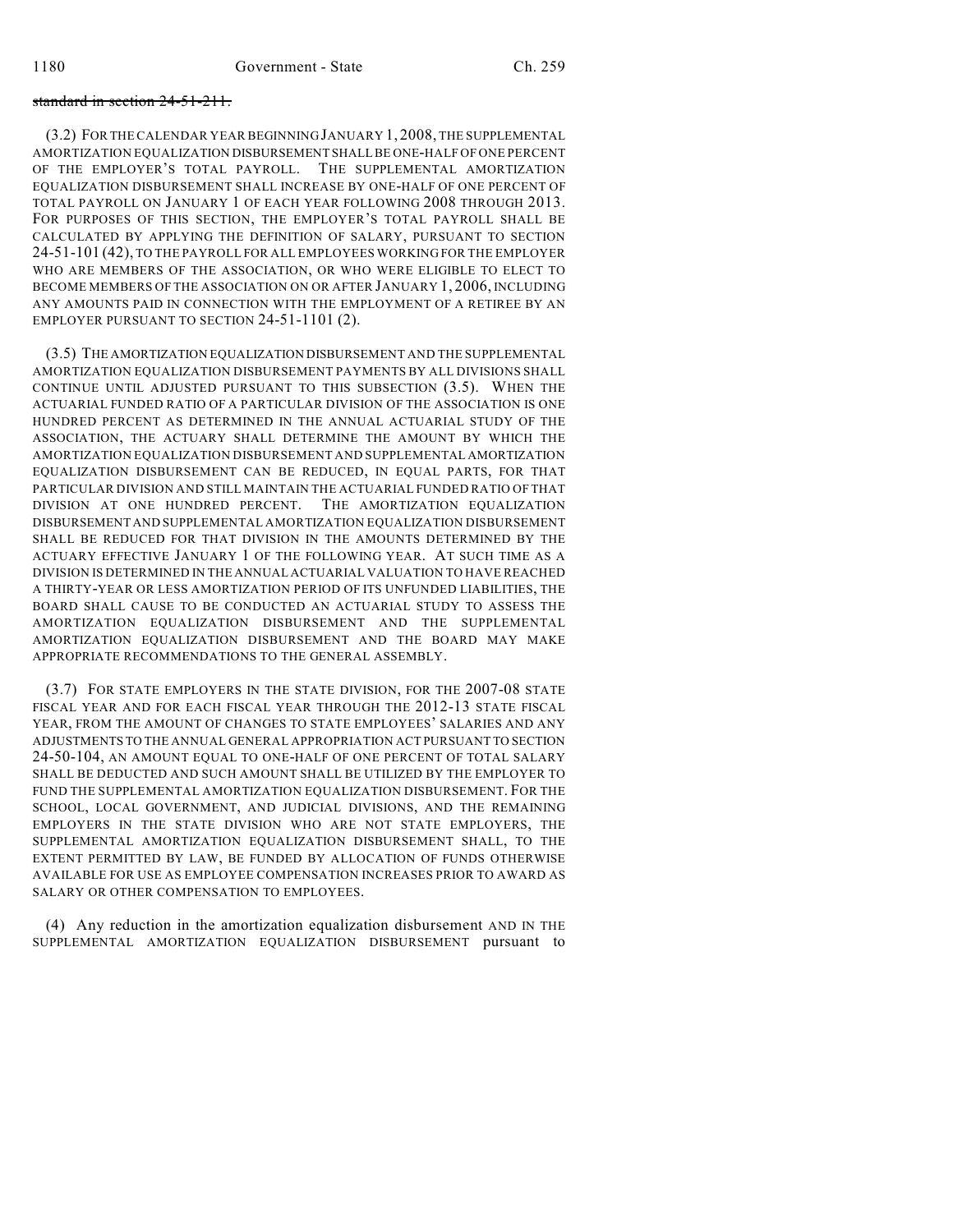subsection  $(3)$  SUBSECTION  $(3.5)$  of this section shall be irrevocable. If the entire disbursement becomes DISBURSEMENTS BECOME no longer necessary pursuant to subsection  $(3)$  SUBSECTION  $(3.5)$  of this section, then the association shall notify the revisor of statutes to repeal this section. MONEYS MADE AVAILABLE DUE TO ANY REDUCTION IN THE SUPPLEMENTAL AMORTIZATION EQUALIZATION DISBURSEMENT PURSUANT TO SUBSECTION (3.5) OF THIS SECTION SHALL, TO THE EXTENT PERMITTED BY LAW, BE ALLOCATED TO EMPLOYEE COMPENSATION INCREASES TO THE EXTENT SUCH SOURCE WAS ORIGINALLY USED BY AN EMPLOYER TO FUND THE SUPPLEMENTAL AMORTIZATION EQUALIZATION DISBURSEMENT.

(5) This section is repealed, effective upon receipt by the revisor of statutes of a notice pursuant to subsection (4) of this section.

**SECTION 10.** 24-51-502, Colorado Revised Statutes, is amended BY THE ADDITION OF A NEW SUBSECTION to read:

**24-51-502. Purchased service credit.** (3) SERVICE CREDIT PURCHASED PURSUANT TO THIS PART 5 BY MEMBERS WHO WERE MEMBERS, INACTIVE MEMBERS, OR RETIREES ON DECEMBER 31, 2006, SHALL BE SUBJECT TO THE BENEFIT PROVISIONS IN EFFECT FOR THE EXISTING MEMBER CONTRIBUTION ACCOUNT. SERVICE CREDIT PURCHASED PURSUANT TO THIS PART 5 BY MEMBERS WHO WERE NOT MEMBERS, INACTIVE MEMBERS, OR RETIREES ON DECEMBER 31, 2006, SHALL BE SUBJECT TO THE BENEFIT PROVISIONS IN EFFECT FOR SUCH MEMBER AT THE TIME OF THE INITIATION OF PAYMENT OF THE PURCHASE.

**SECTION 11.** 24-51-503 (2), Colorado Revised Statutes, is amended, and the said 24-51-503 is further amended BY THE ADDITION OF A NEW SUBSECTION, to read:

**24-51-503. Purchase of service credit relating to a refunded member contribution account.** (2) FOR MEMBERS WHO WERE MEMBERS, INACTIVE MEMBERS, OR RETIREES ON DECEMBER 31, 2006, the cost to purchase the forfeited service credit shall be the amount refunded plus interest accrued from the date of refund to completion of purchase.

(4) FOR MEMBERS WHO WERE NOT MEMBERS, INACTIVE MEMBERS, OR RETIREES ON DECEMBER 31, 2006, THE COST TO PURCHASE THE FORFEITED SERVICE CREDIT SHALL BE THE AMOUNT REFUNDED, PLUS INTEREST ACCRUED FROM THE DATE OF REFUND TO COMPLETION OF PURCHASE, PLUS AN AMOUNT EQUAL TO ONE PERCENT OF THE MEMBER'S HIGHEST AVERAGE SALARY FOR EACH MONTH OR PARTIAL MONTH OF SERVICE CREDIT TO BE PURCHASED. THE HIGHEST AVERAGE SALARY SHALL BE CALCULATED EITHER BASED ON THE SALARY CURRENTLY REFLECTED IN THE MEMBER ACCOUNT OR BY ASSUMING THE MEMBER'S ACCOUNT HAS BEEN CREDITED WITH THE SERVICE CREDIT AND SALARY ASSOCIATED WITH THE FORFEITED SERVICE CREDIT WHICH IS THE SUBJECT OF THE PURCHASE, WHICHEVER IS HIGHER. THE ONE PERCENT OF HIGHEST AVERAGE SALARY FOR EACH MONTH OR PARTIAL MONTH OF SERVICE CREDIT PURCHASED SHALL BE ALLOCATED TO THE ANNUAL INCREASE RESERVE PURSUANT TO PART 10 OF THIS ARTICLE.

**SECTION 12.** 24-51-505 (3) and (7), Colorado Revised Statutes, are amended to read: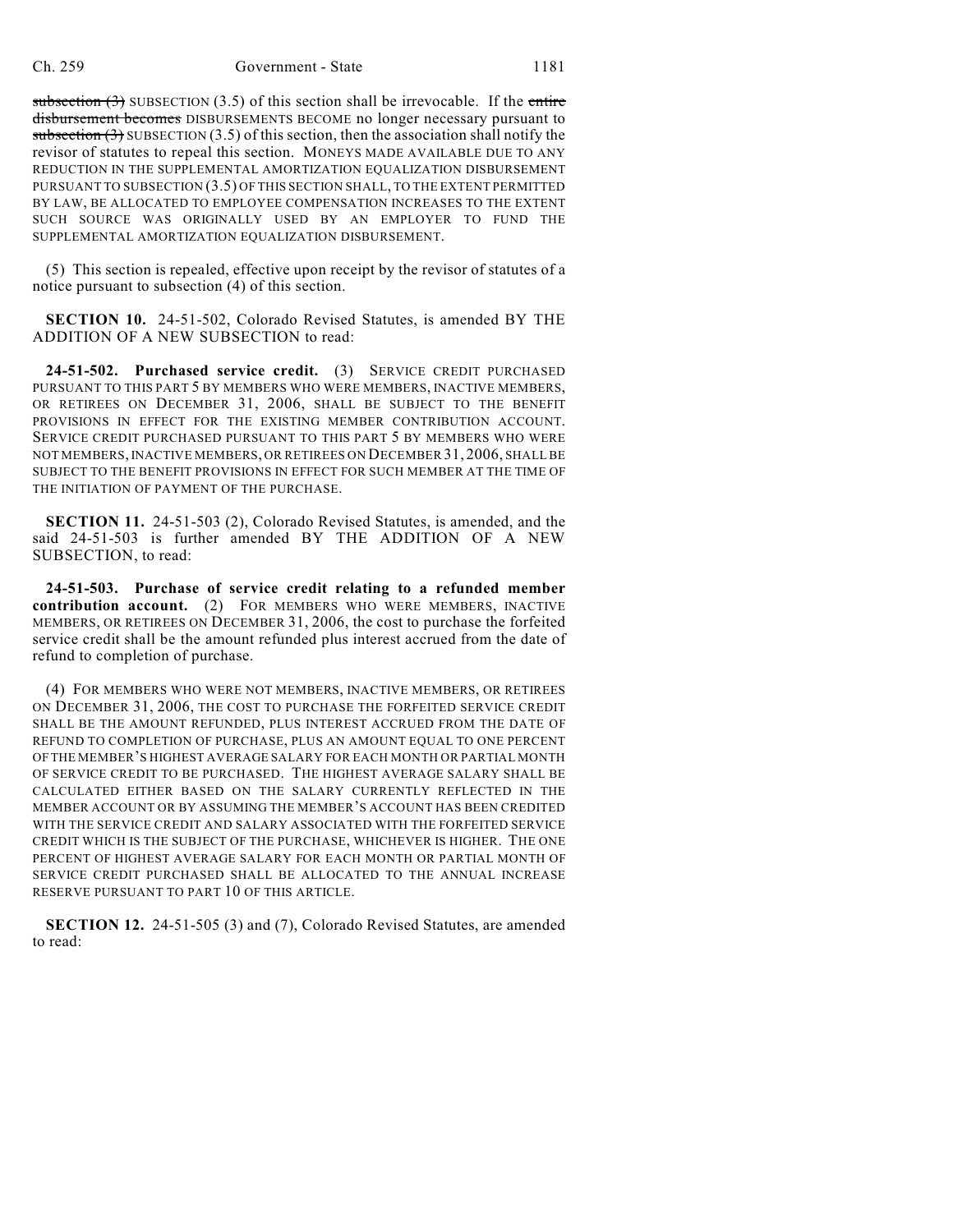**24-51-505. Purchase of service credit relating to noncovered employment.** (3) The cost to purchase service credit for noncovered employment shall be determined by the board AND SHALL BE SUFFICIENT TO PAY THE ACTUARIAL LIABILITY ASSOCIATED WITH THE PURCHASE.

(7) A portion of the amount paid by a member to purchase service credit related to noncovered employment shall be transferred to the health care trust fund on the effective date of the member's retirement or, in case of death prior to retirement, on the effective date of the survivor benefit. The amount transferred shall be one and one-tenth TWO-ONE HUNDREDTHS percent of the member's highest average salary at the time of the purchase, with interest at the rate specified in section 24-51-101 (28) (a).

**SECTION 13.** 24-51-602 (1) (a.5) and (1) (c), Colorado Revised Statutes, are amended, and the said 24-51-602 (1) is further amended BY THE ADDITION OF THE FOLLOWING NEW PARAGRAPHS, to read:

**24-51-602. Service retirement eligibility.** (1) (a.5) Notwithstanding paragraph (a) of this subsection  $(1)$ , any person except a state trooper who becomes a member on or after July 1, 2005, and was not a member, inactive member, or a retiree on July 1, 2005 WAS NOT A MEMBER, INACTIVE MEMBER, OR RETIREE ON JUNE 30, 2005, BUT WAS A MEMBER, INACTIVE MEMBER, OR RETIREE ON DECEMBER 31, 2006, shall, upon written application and approval of the board, receive service retirement benefits pursuant to the benefit formula set forth in section 24-51-603 (1) (a), (2), and (3) if the member has met the age and service credit requirements stated in the following table:

## **TABLE B.05 SERVICE RETIREMENT ELIGIBILITY**

| Age Requirement<br>(years) | <b>Service Credit Requirement</b><br>(years) |  |
|----------------------------|----------------------------------------------|--|
| Any age                    | 35                                           |  |
| 55                         | 30                                           |  |
| 60                         | 20                                           |  |
| 65                         |                                              |  |

(a.7) NOTWITHSTANDING PARAGRAPHS (a) AND (a.5) OF THIS SUBSECTION (1), ANY PERSON EXCEPT A STATE TROOPER WHO WAS NOT A MEMBER, INACTIVE MEMBER, OR RETIREE ON DECEMBER 31, 2006, SHALL, UPON WRITTEN APPLICATION AND APPROVAL OF THE BOARD, RECEIVE SERVICE RETIREMENT BENEFITS PURSUANT TO THE BENEFIT FORMULA SET FORTH IN SECTION  $24-51-603$  (1) (a), (2), AND (3), IF THE MEMBER HAS MET THE AGE AND SERVICE CREDIT REQUIREMENTS STATED IN THE FOLLOWING TABLE:

## **TABLE B.07 SERVICE RETIREMENT ELIGIBILITY**

| <b>AGE REQUIREMENT</b> | <b>SERVICE CREDIT REQUIREMENT</b> |
|------------------------|-----------------------------------|
| (YEARS)                | (YEARS)                           |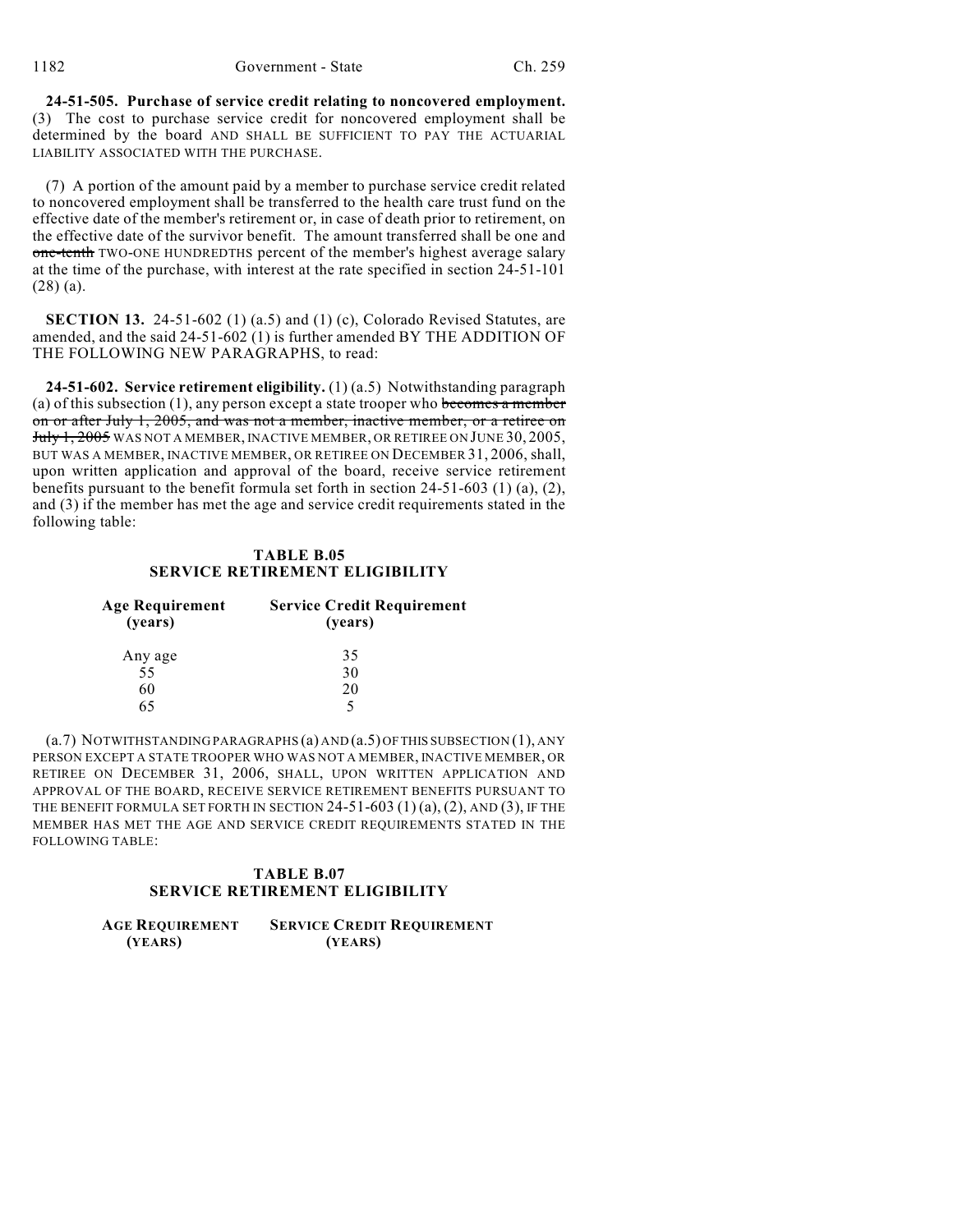| ANY AGE | 35 |
|---------|----|
| 55      | 30 |
| 60      | 25 |
| 65      |    |

(c) Members WHO WERE MEMBERS, INACTIVE MEMBERS, OR RETIREES ON DECEMBER 31, 2006, AND who are fifty-five years of age or older shall, upon written application and approval of the board, receive service retirement benefits pursuant to the benefit formula set forth in section 24-51-603, without reduction pursuant to section 24-51-604, if they have at least five years of service credit and if the number of years of their age plus the number of years of their service credit equals eighty years or more.

(d) MEMBERS WHO WERE NOT MEMBERS, INACTIVE MEMBERS OR RETIREES ON DECEMBER 31, 2006, AND WHO ARE FIFTY-FIVE YEARS OF AGE OR OLDER SHALL, UPON WRITTEN APPLICATION AND APPROVAL OF THE BOARD, RECEIVE SERVICE RETIREMENT BENEFITS PURSUANT TO THE BENEFIT FORMULA SET FORTH IN SECTION 24-51-603, WITHOUT REDUCTION PURSUANT TO SECTION 24-51-604, IF THEY HAVE AT LEAST FIVE YEARS OF SERVICE CREDIT AND IF THE NUMBER OF YEARS OF THEIR AGE PLUS THE NUMBER OF YEARS OF THEIR SERVICE CREDIT EQUALS EIGHTY-FIVE YEARS OR MORE.

**SECTION 14.** 24-51-605 (1) (b), Colorado Revised Statutes, is amended to read:

**24-51-605. Benefit formula for reduced service retirement.** (1) (b) On and after July 1, 1998, for a member who is not a state trooper and who retires upon reaching fifty-five years of age or older but before reaching sixty years of age, a reduced service retirement benefit shall be the option 1 benefit for service retirement, as calculated according to the formula set forth in section 24-51-603, reduced by:

(I) Three percent for each year and a proportional percentage for each fraction of a year from the effective date of reduced service retirement to the date the member would have REACHED SIXTY YEARS OF AGE, OR THE DATE THE MEMBER WOULD HAVE become eligible for a service retirement pursuant to the provisions of section 24-51-602 (1), IF EARLIER THAN SIXTY YEARS OF AGE; AND

(II) FOUR PERCENT FOR EACH YEAR AND A PROPORTIONAL PERCENTAGE FOR EACH FRACTION OF A YEAR FROM THE DATE THE MEMBER REACHES SIXTY YEARS OF AGE TO THE DATE THE MEMBER WOULD HAVE BECOME ELIGIBLE FOR A SERVICE RETIREMENT PURSUANT TO THE PROVISIONS OF SECTION 24-51-602 (1), IF ON SUCH DATE THE MEMBER WOULD HAVE BEEN OLDER THAN SIXTY YEARS OF AGE.

**SECTION 15.** 24-51-606 (1), Colorado Revised Statutes, is amended, and the said 24-51-606 is further amended BY THE ADDITION OF A NEW SUBSECTION, to read:

**24-51-606. Vested inactive member rights.** (1) Any member WHO WAS A MEMBER, INACTIVE MEMBER, OR RETIREE ON DECEMBER 31, 2006, who has earned at least five years of service credit and who terminates membership and does not elect to receive a refund pursuant to the provisions of section 24-51-405 shall be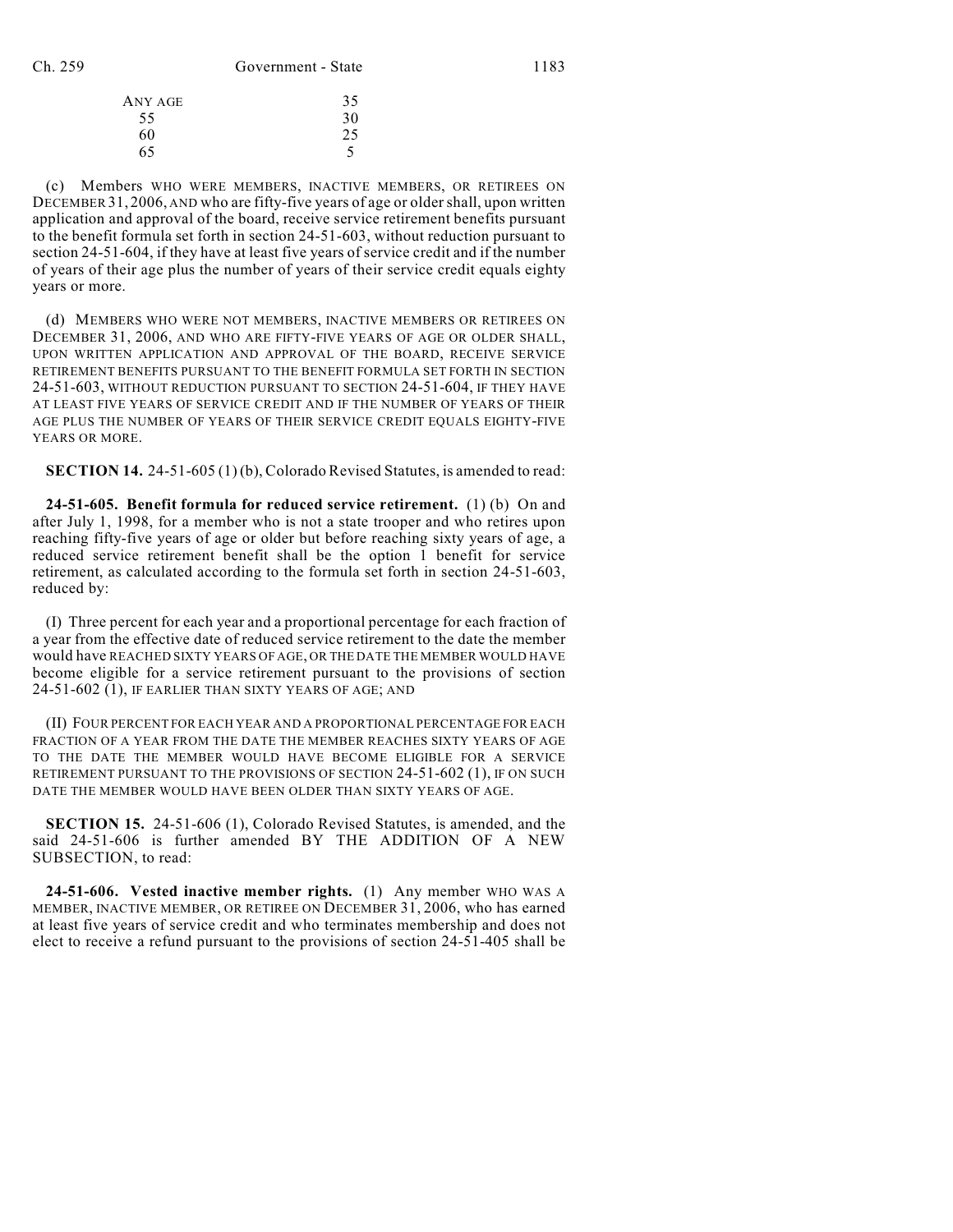eligible for a benefit to become effective upon reaching the age specified in table B in section 24-51-602 for a service retirement or in table C in section 24-51-604 for a reduced service retirement.

(1.5) ANY MEMBER WHO WAS NOT A MEMBER, INACTIVE MEMBER, OR RETIREE ON DECEMBER 31, 2006, WHO HAS EARNED AT LEAST FIVE YEARS OF SERVICE CREDIT AND WHO TERMINATES MEMBERSHIP AND DOES NOT ELECT TO RECEIVE A REFUND PURSUANT TO THE PROVISIONS OF SECTION 24-51-405 SHALL BE ELIGIBLE FOR A BENEFIT TO BECOME EFFECTIVE UPON WRITTEN APPLICATION AND APPROVAL BY THE BOARD AND UPON REACHING THE AGE SPECIFIED IN TABLE B.05, B.07, OR B.1 OF SECTION 24-51-602, AS APPLICABLE, FOR A SERVICE RETIREMENT OR IN TABLE C OF SECTION 24-51-604 FOR A REDUCED SERVICE RETIREMENT. NOTWITHSTANDING THE PROVISIONS OF THIS SUBSECTION (1.5), FOR SUCH A MEMBER WHO APPLIES FOR RETIREMENT WITHIN NINETY DAYS AFTER THE MEMBER ATTAINS AGE AND SERVICE ELIGIBILITY, THE EFFECTIVE DATE OF RETIREMENT SHALL BE THE DATE THE MEMBER ATTAINS SUCH AGE AND SERVICE ELIGIBILITY.

**SECTION 16.** 24-51-606.5, Colorado Revised Statutes, is amended to read:

**24-51-606.5. Indexation of benefits for vested inactive members.** A vested inactive member WHO WAS A MEMBER OR INACTIVE MEMBER ON DECEMBER 31, 2006, who has at least twenty-five years of service credit prior to terminating membership shall be eligible, upon retirement, for a benefit, as calculated pursuant to the provisions of section 24-51-603 or 24-51-605, which has been increased by the annual increase specified in sections 24-51-1001 to 24-51-1003, from the date of termination of membership or July 1, 1993, whichever is later, to the effective date of retirement.

**SECTION 17.** Part 6 of article 51 of title 24, Colorado Revised Statutes, is amended BY THE ADDITION OF A NEW SECTION to read:

**24-51-615. Distribution of benefits.** DISTRIBUTION OF BENEFITS FROM EACH DIVISION TRUST FUND SHALL BE MADE IN ACCORDANCE WITH SECTION 401(a) (9) OF THE FEDERAL "INTERNAL REVENUE CODE OF 1986", AS AMENDED, INCLUDING THE INCIDENTAL DEATH BENEFIT REQUIREMENT IN SECTION  $401$  (a) (9) (G), AND THE APPLICABLE TREASURY REGULATIONS AND INTERNAL REVENUE SERVICE RULINGS AND OTHER INTERPRETATIONS ISSUED THEREUNDER, INCLUDING TREASURY REGULATIONS SECTIONS  $1.401(a)(9)$ -2 to  $1.401(a)(9)$ -9. The provisions of this SECTION SHALL OVERRIDE ANY DISTRIBUTION OPTIONS THAT ARE INCONSISTENT WITH SECTION 401 (a) (9) OF THE FEDERAL "INTERNAL REVENUE CODE OF 1986", AS AMENDED, TO THE EXTENT THAT THOSE DISTRIBUTION OPTIONS ARE NOT GRANDFATHERED UNDER TREASURY REGULATIONS SECTION 1.401 (a) (9)-6.

**SECTION 18.** 24-51-803 (1), Colorado Revised Statutes, is amended to read:

**24-51-803. Determination of option 2 or 3 benefits.** (1) For service retirement, the calculation of benefits payable pursuant to option 2 or 3, as set forth in section 24-51-801, shall be actuarially determined as of the date the retiree first became eligible ATTAINED THE AGE AND SERVICE REQUIREMENTS for service retirement regardless of the effective date of such retirement.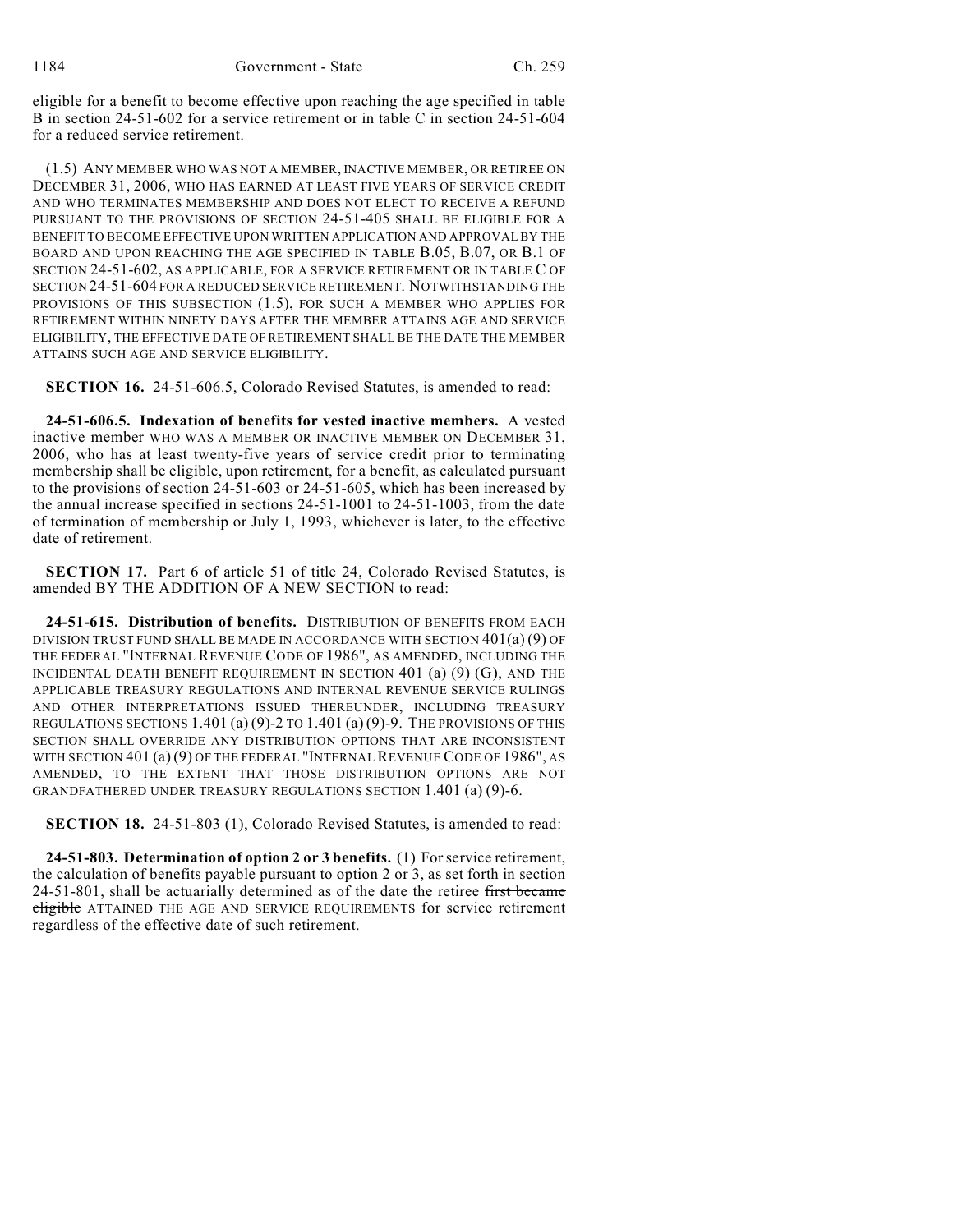**SECTION 19.** 24-51-1001 (1), Colorado Revised Statutes, is amended, and the said 24-51-1001 is further amended BY THE ADDITION OF A NEW SUBSECTION, to read:

**24-51-1001. Types of benefit increases.** (1) FOR BENEFIT RECIPIENTS WHOSE BENEFITS ARE BASED ON THE ACCOUNT OF A MEMBER WHO WAS A MEMBER, INACTIVE MEMBER, OR RETIREE ON DECEMBER 31, 2006, annual increases in retirement benefits and survivor benefits shall occur on March 1 if said benefits have been paid for at least three months preceding March 1. Such increases in benefits shall be calculated in accordance with the provisions of sections 24-51-1002 and 24-51-1003 and shall be paid from the division trust funds.

(3) FOR BENEFIT RECIPIENTS WHOSE BENEFITS ARE BASED ON THE ACCOUNT OF A MEMBER WHO WAS NOT A MEMBER, INACTIVE MEMBER, OR RETIREE ON DECEMBER 31, 2006, ANNUAL INCREASES IN RETIREMENT BENEFITS AND SURVIVOR BENEFITS, IF ANY, SHALL BE EFFECTIVE WITH THE JULY BENEFIT IN ACCORDANCE WITH THE PROVISIONS OF SECTION 24-51-1009 AND SHALL BE PAID FROM THE RETIREMENT BENEFITS RESERVE OR THE SURVIVOR BENEFITS RESERVE, AS APPROPRIATE, SO LONG AS THE FOLLOWING REQUIREMENTS ARE SATISFIED:

(a) THE BENEFITS HAVE BEEN PAID TO THE BENEFIT RECIPIENT FOR THE FULL PRECEDING CALENDAR YEAR; AND

(b) THE RETIREE RETIRED WITH A SERVICE RETIREMENT BENEFIT PURSUANT TO SECTION 24-51-602, OR RETIRED WITH A REDUCED SERVICE RETIREMENT BENEFIT PURSUANT TO SECTION 24-51-604 BUT HAS, AS OF JANUARY 1, ATTAINED THE AGE AND SERVICE CREDIT YEARS THAT WHEN COMBINED TOTAL AT LEAST EIGHTY-FIVE YEARS, OR RETIRED WITH A REDUCED SERVICE RETIREMENT BENEFIT PURSUANT TO SECTION 24-51-604 BUT HAS, AS OF JANUARY 1, ATTAINED THE AGE OF SIXTY. NO MINIMUM AGE OR SERVICE CREDIT REQUIREMENT SHALL APPLY TO DISABILITY RETIREES OR SURVIVOR BENEFIT RECIPIENTS.

**SECTION 20.** 24-51-1002 (1), (1) (a.5) (I), and (1) (a.5) (II), Colorado Revised Statutes, are amended, and the said 24-51-1002 is further amended BY THE ADDITION OF A NEW SUBSECTION, to read:

**24-51-1002. Annual percentages to be used.** (1) FOR BENEFIT RECIPIENTS WHOSE BENEFITS ARE BASED ON THE ACCOUNT OF A MEMBER WHO WAS A MEMBER, INACTIVE MEMBER, OR RETIREE ON DECEMBER 31, 2006, the cumulative increase applied to benefits paid shall be recalculated annually as of March 1 and shall be the total percent derived by multiplying three and one-half percent, compounded annually, times the number of years such benefit has been effective after March 1, 2000. Benefits for vested inactive members with at least twenty-five years of service credit and benefits for survivors of deceased vested inactive members who had at least twenty-five years of service credit shall be increased by the annual increase specified in sections 24-51-1001 to 24-51-1003 under prior law from the date of termination of membership or July 1, 1993, whichever is later, to March 1, 2000, or the date benefits commence, whichever is earlier.

(a.5) (I) Notwithstanding subsection (1) of this section, the increase applied to benefits of persons who become members on or after July 1, 2005, and were not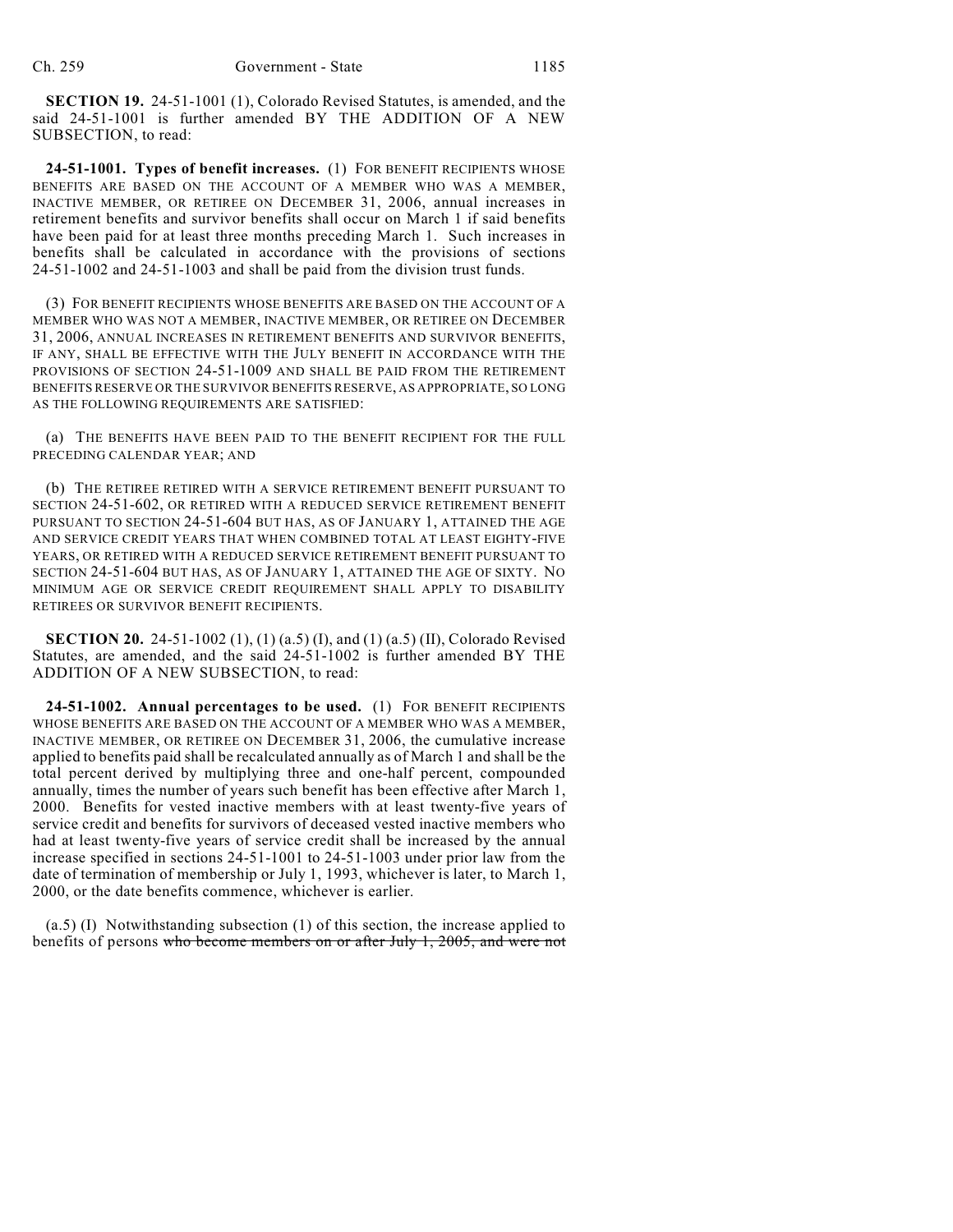members, inactive members, or retirees on July 1, 2005, WHOSE BENEFITS ARE BASED ON THE ACCOUNT OF A MEMBER WHO WAS NOT A MEMBER, INACTIVE MEMBER, OR RETIREE ON JUNE 30, 2005, BUT WAS A MEMBER, INACTIVE MEMBER, OR RETIREE ON DECEMBER 31, 2006, shall be the lesser of three percent or the actual increase, as calculated by the United States department of labor, in the national consumer price index for urban wage earners and clerical workers during the calendar year preceding the increase in the benefit. The increase applied to such benefits shall be recalculated annually as of March 1, and shall be the compounded annual percentage of the annual increases applied to such benefits. If the benefit has not been paid during all twelve months of the calendar year preceding March 1, then the annual increase shall be prorated.

(II) Benefits for vested inactive members WHO WERE NOT MEMBERS, INACTIVE MEMBERS, OR RETIREES ON JUNE 30, 2005, BUT WERE MEMBERS, INACTIVE MEMBERS, OR RETIREES ON DECEMBER 31, 2006, with at least twenty-five years of service credit, who become members on or after July 1, 2005, and were not members, inactive members, or retirees on July 1, 2005, as well as benefits for survivors of such deceased vested inactive members who had at least twenty-five years of service credit shall be increased by the annual increase specified in sections  $24-51-1001$  and  $24-51-1003$  and subparagraph (I) of this paragraph (a.5), from the date of termination of membership to the date benefits commence.

(3) NOTWITHSTANDING THE PROVISIONS OF SUBSECTION (1) OF THIS SECTION AND OF PARAGRAPH (a.5) OF SUBSECTION (1) OF THIS SECTION, THE INCREASE, IF ANY, APPLIED TO THE BENEFITS OF PERSONS WHOSE BENEFITS ARE BASED ON THE ACCOUNT OF A MEMBER WHO WAS NOT A MEMBER, INACTIVE MEMBER, OR RETIREE ON DECEMBER 31, 2006, WILL BE CALCULATED AND PAID IN ACCORDANCE WITH SECTION 24-51-1009.

**SECTION 21.** Part 10 of article 51 of title 24, Colorado Revised Statutes, is amended BY THE ADDITION OF THE FOLLOWING NEW SECTIONS to read:

**24-51-1009. Annual increase reserve - creation.** (1) EACH YEAR PRIOR TO THE EFFECTIVE DATE OF AN ANNUAL INCREASE, THE BOARD SHALL DETERMINE THE AMOUNT OF THE ANNUAL INCREASE TO BE PAID, IF ANY. IN NO EVENT SHALL THE BOARD AWARD AN ANNUAL INCREASE TO ANY DIVISION THAT EXCEEDS THE AMOUNT PROVIDED FOR IN THIS SECTION.

(2) THE MAXIMUM ANNUAL INCREASE THAT MAY BE AWARDED BY THE BOARD PURSUANT TO SECTION 24-51-1001 (3), SHALL BE DETERMINED BASED ON ANNUAL ACTUARIAL VALUATIONS OF THE ANNUAL INCREASE RESERVE OF EACH DIVISION. EACH YEAR AFTER THE BOARD DETERMINES THE ANNUAL INCREASE AMOUNT, AND PRIOR TO ITS EFFECTIVE DATE, A SUM EQUAL TO THE NET PRESENT VALUE OF THE TOTAL ACTUARIAL COST OF PAYING THE ANNUAL INCREASE TO ALL ELIGIBLE RECIPIENTS SHALL BE REALLOCATED FROM THE ANNUAL INCREASE RESERVES OF EACH DIVISION TO THE RETIREMENT BENEFITS RESERVE OR THE SURVIVOR BENEFITS RESERVE, AS APPROPRIATE. ALL ANNUAL INCREASE PAYMENTS SHALL BE MADE FROM THE RESERVES USED FOR MONTHLY BENEFIT PAYMENTS AND NO ANNUAL INCREASE PAYMENTS SHALL BE MADE FROM THE ANNUAL INCREASE RESERVE.

(3) THE ANNUAL INCREASE RESERVE OF EACH DIVISION SHALL CONTAIN THE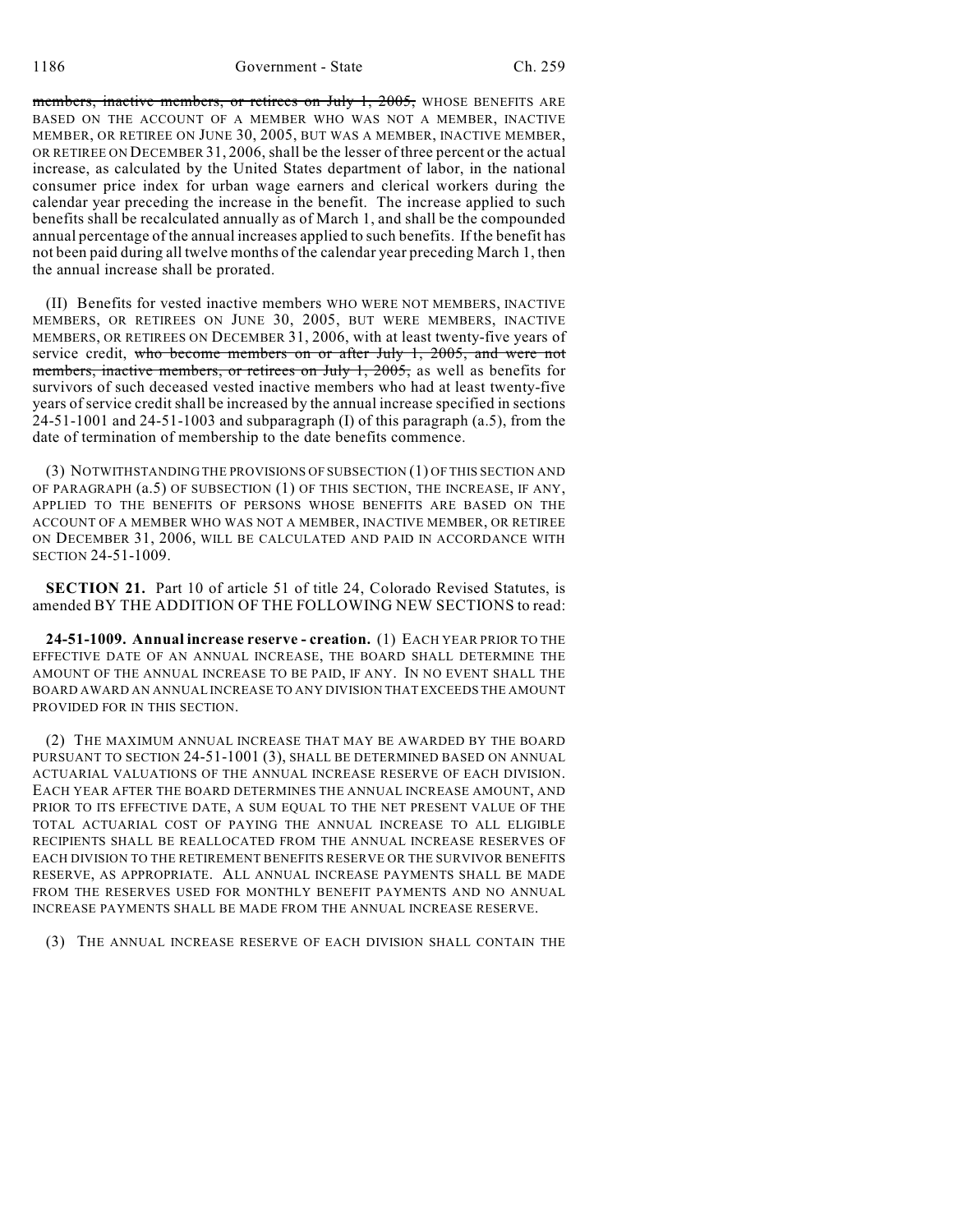ALLOCATIONS SPECIFIED IN THIS SUBSECTION (3). SUCH AMOUNTS SHALL BE RETAINED IN THE ANNUAL INCREASE RESERVE OF EACH DIVISION UNTIL REMOVED FROM THAT RESERVE PURSUANT TO THIS SECTION. THE ALLOCATIONS SHALL BE AS FOLLOWS:

(a) A PORTION OF THE EMPLOYER CONTRIBUTION SPECIFIED IN SECTION 24-51-401 (1.7) (a) EQUAL TO ONE PERCENT OF THE SALARIES OF MEMBERS WHO WERE NOT MEMBERS, INACTIVE MEMBERS, OR RETIREES ON DECEMBER 31, 2006;

(b) A SUM RECEIVED IN CONNECTION WITH PURCHASED SERVICE CREDIT PURSUANT TO 24-51-503 (3), SPECIFIED AS ANNUAL INCREASE ALLOCATION; AND

(c) A PROPORTIONAL SHARE OF THE INVESTMENT INCOME EARNED ON THE AMOUNTS SPECIFIED IN PARAGRAPHS (a) AND (b) OF THIS SUBSECTION (3).

(4) AN ACTUARIAL VALUATION SHALL BE CONDUCTED EACH YEAR FOR THE ANNUAL INCREASE RESERVE OF EACH DIVISION, FOR THE PURPOSES OF THIS SECTION. THE ACTUARIAL VALUATION SHALL INCLUDE A DETERMINATION OF THE TOTAL MARKET VALUE OF THE ASSETS IN THE RESERVE AND A CALCULATION OF THE NET PRESENT VALUE OF THE ACTUARIAL LIABILITIES ASSOCIATED WITH PROVIDING EACH OF THE ANNUAL INCREASES DESCRIBED IN PARAGRAPHS (a), (b), AND (c) OF THIS SUBSECTION (4). THE MAXIMUM ANNUAL INCREASE AWARDED BY THE BOARD SHALL BE THE LESSER OF THE FOLLOWING CALCULATIONS:

(a) A PERMANENT INCREASE EQUAL TO THREE PERCENT OF CURRENT BENEFITS PAYABLE TO BENEFIT RECIPIENTS THEN ELIGIBLE FOR AN ANNUAL INCREASE IN ACCORDANCE WITH SECTION 24-51-1001 (3);

(b) A PERMANENT INCREASE OF CURRENT BENEFITS PAYABLE TO BENEFIT RECIPIENTS THEN ELIGIBLE FOR AN ANNUAL INCREASE IN ACCORDANCE WITH SECTION 24-51-1001 (3) THAT IS EQUAL TO THE ACTUAL INCREASE, AS CALCULATED BY THE UNITED STATES DEPARTMENT OF LABOR, IN THE NATIONAL CONSUMER PRICE INDEX FOR URBAN WAGE EARNERS AND CLERICAL WORKERS FOR THE YEAR ASSOCIATED WITH THE ACTUARIAL VALUATION OF THE ANNUAL INCREASE RESERVE; OR

(c) A PERMANENT INCREASE OF CURRENT BENEFITS PAYABLE TO BENEFIT RECIPIENTS THEN ELIGIBLE FOR AN ANNUAL INCREASE IN ACCORDANCE WITH SECTION 24-51-1001 (3) THAT WILL EXHAUST TEN PERCENT OF THE YEAR END BALANCE AT MARKET VALUE OF THE ANNUAL INCREASE RESERVE.

(5) NO CALCULATION MADE PURSUANT TO THIS SECTION SHALL CAUSE A REDUCTION IN CURRENT BENEFITS OF ELIGIBLE BENEFIT RECIPIENTS.

**24-51-1010. Increase in benefits - actuarial assessment required.** (1) BEFORE INCREASING BENEFITS PROVIDED BY THE ASSOCIATION, THE GENERAL ASSEMBLY SHALL CAUSE TO BE CONDUCTED PURSUANT TO SUBSECTION (2) OF THIS SECTION AN ACTUARIAL ASSESSMENT TO ENSURE THAT THE INCREASES IN BENEFITS WOULD NOT CAUSE THE ACTUARIAL VALUE OF ASSETS OF THE ASSOCIATION TO DECLINE BELOW NINETY PERCENT OF THE ACTUARIAL ACCRUED LIABILITIES OF THE ASSOCIATION.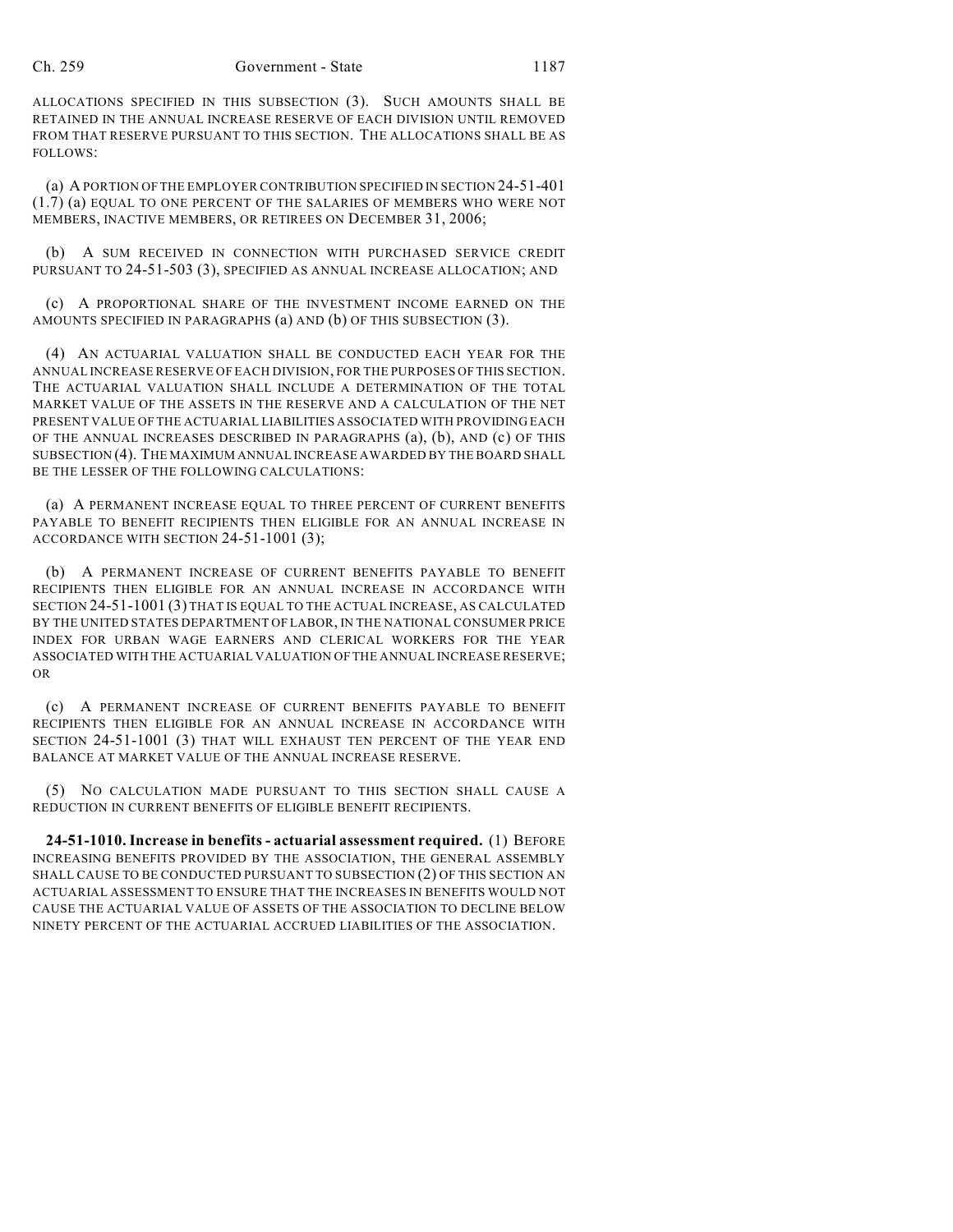(2) UPON DIRECTION FROM THE PRESIDENT OF THE SENATE AND THE SPEAKER OF THE HOUSE OF REPRESENTATIVES, THE DIRECTOR OF RESEARCH OF THE LEGISLATIVE COUNCIL SHALL CONTRACT WITH A PRIVATE PERSON TO CONDUCT AN ACTUARIAL ASSESSMENT OF THE ASSOCIATION. THE ASSESSMENT SHALL BE CONDUCTED TO DETERMINE WHETHER AND TO WHAT EXTENT AN INCREASE IN THE BENEFITS PROVIDED BY THE ASSOCIATION WOULD CAUSE THE ACTUARIAL VALUE OF THE ASSETS OF THE ASSOCIATION TO DECLINE BELOW NINETY PERCENT OF THE ACTUARIAL ACCRUED LIABILITIES OF THE ASSOCIATION. THE ASSESSMENT SHALL BE COMPLETED AND A FINAL REPORT OF ITS FINDINGS AND CONCLUSIONS SHALL BE SUBMITTED TO THE GENERAL ASSEMBLY AS SOON AS PRACTICABLE. THE PERSON CONDUCTING THE ACTUARIAL ASSESSMENT OF THE ASSOCIATION AND SUCH PERSON'S EMPLOYEES SHALL, DURING THE TERM OF THE CONTRACT, HAVE ACCESS TO ANY NECESSARY DOCUMENTS AND INFORMATION IN THE CUSTODY OF THE ASSOCIATION.

**SECTION 22.** 24-51-1101 (2), Colorado Revised Statutes, is amended to read:

**24-51-1101. Employment after service retirement.** (2) Salary from the employment, described in subsection (1) of this section ENGAGEMENT, RETENTION, OR OTHER USE OF A SERVICE RETIREE IN AN INDIVIDUAL CAPACITY OR OF ANY ENTITY OWNED OR OPERATED BY A SERVICE RETIREE OR AFFILIATED PARTY BY AN EMPLOYER TO PERFORM ANY SERVICE AS AN EMPLOYEE, CONTRACT EMPLOYEE, CONSULTANT, INDEPENDENT CONTRACTOR, OR THROUGH ANY OTHER ARRANGEMENT, shall be subject to employer contributions but shall not be subject to member contributions except as provided in section 24-51-1103. Salary from employment by a retiree who is serving in a state elected official's position shall not be subject to employer contributions.

**SECTION 23.** 24-51-1102 (4), Colorado Revised Statutes, is amended to read:

**24-51-1102. Reduction of a service retirement benefit - disclosure of service agreements by employers - definitions.** (4) For purposes of this part 11 SUBSECTIONS (1) AND (2) OF THIS SECTION, "employment" of a retiree by an employer" means engagement, hiring, retention, or other use of a service retiree in an individual capacity or of any entity owned or operated by a service retiree or affiliated party by an employer to perform any service as an employee, contract employee, consultant, independent contractor, or through any other arrangement SHALL BE DETERMINED BY THE ASSOCIATION CONSISTENT WITH THE INTERNAL REVENUE SERVICE'S GUIDANCE IN REVENUE RULING 87-41, 1987 - 1 C.B. 296, AS REVISED FROM TIME TO TIME.

**SECTION 24.** 24-51-1502, Colorado Revised Statutes, is amended to read:

**24-51-1502. New state employees - election - definitions.** (1) Any eligible employee pursuant to paragraph (a) of subsection (2) of this section shall elect, within sixty days of commencing employment, either to become a member of the association or to participate in a defined contribution plan established pursuant to part 2 of article 52 of this title OR, FOR ELIGIBLE EMPLOYEES OF ANY STATE COLLEGE OR UNIVERSITY AS DEFINED IN SECTION 24-54.5-102 (7) AND ANY INSTITUTION UNDER THE CONTROL OF THE BOARD OF REGENTS OF THE UNIVERSITY OF COLORADO, A DEFINED CONTRIBUTION PLAN ESTABLISHED FOR SUCH EMPLOYEE BY SUCH COLLEGE, UNIVERSITY, OR INSTITUTION. If an employee does not make such election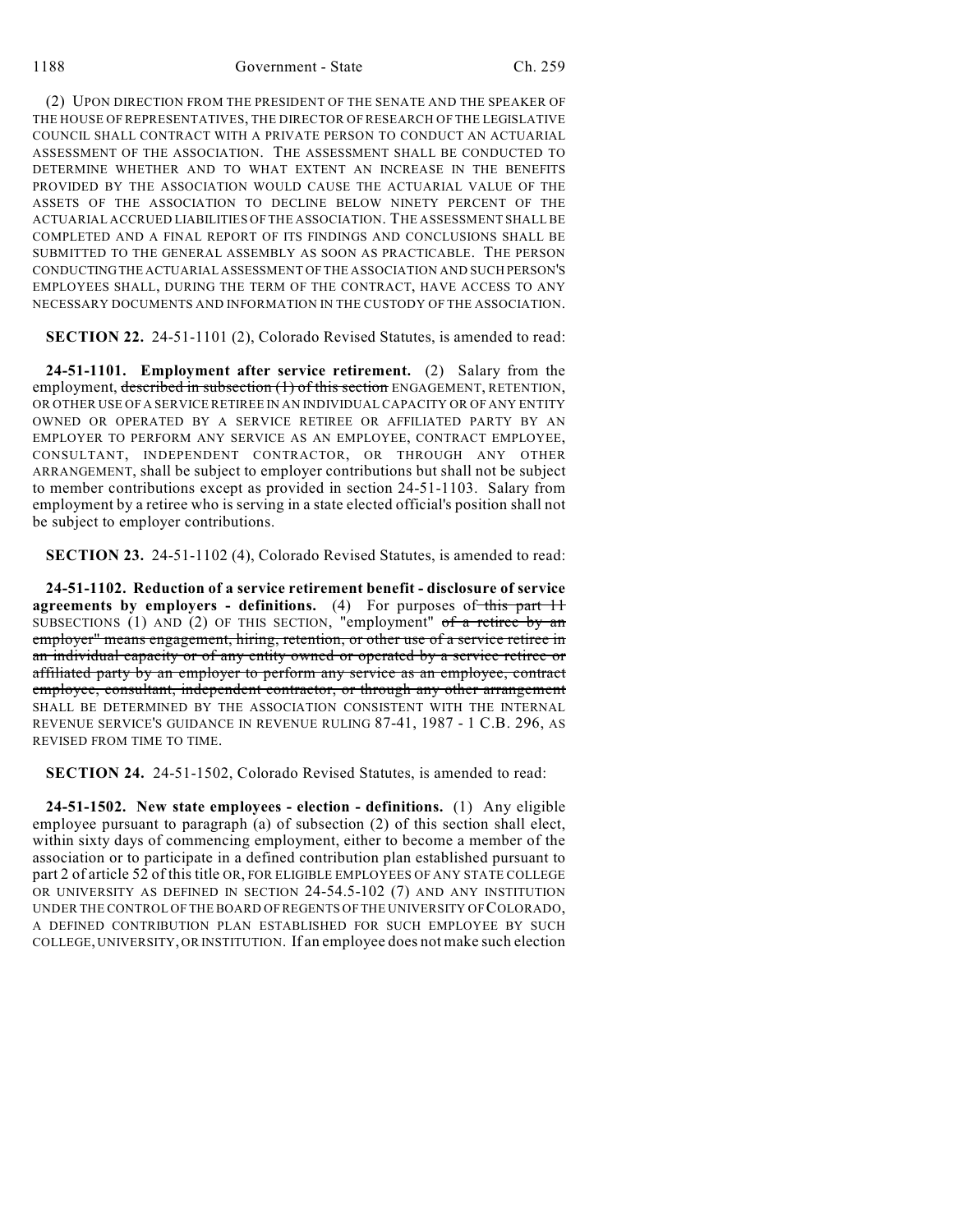within the sixty-day period, the employee shall become a member of the association.

(2) (a) For purposes of this part 15, "eligible employee" means an employee of an employer as defined in section 24-52-202 (5), OTHER THAN A STATE COLLEGE OR UNIVERSITY AS DEFINED IN SECTION 24-54.5-102 (7) AND ANY INSTITUTION UNDER THE CONTROL OF THE BOARD OF REGENTS OF THE UNIVERSITY OF COLORADO, who is hired on or after January 1, 2006, and who, if not commencing employment in a state elected official's position, has not been a member of the association or an active participant in a defined contribution plan established pursuant to part 2 of article 52 of this title during the twelve months prior to the date that he or she commences employment. EFFECTIVE JANUARY 1, 2008, "ELIGIBLE EMPLOYEE" SHALL ALSO INCLUDE AN EMPLOYEE OF A STATE COLLEGE OR UNIVERSITY AS DEFINED IN SECTION 24-54.5-102 (7) AND ANY INSTITUTION UNDER THE CONTROL OF THE BOARD OF REGENTS OF THE UNIVERSITY OF COLORADO WHO IS HIRED ON OR AFTER JANUARY 1, 2008, AND WHO HAS NOT BEEN A MEMBER OF THE ASSOCIATION OR AN ACTIVE PARTICIPANT IN A DEFINED CONTRIBUTION PLAN ESTABLISHED PURSUANT TO PART 2 OF ARTICLE 52 OF THIS TITLE OR ACTIVE PARTICIPANT IN A DEFINED CONTRIBUTION PLAN ESTABLISHED BY SUCH COLLEGE, UNIVERSITY, OR INSTITUTION DURING THE TWELVE MONTHS PRIOR TO THE DATE THAT HE OR SHE COMMENCES EMPLOYMENT. "Eligible employee" includes a retiree of the association who is serving in a state elected official's position, but does not include any other retiree of the association or a retiree of the association who has suspended benefits.

(b) An employee who is covered by a defined contribution plan pursuant to article 54.6 of this title or who is an employee of any state college or university as defined in section 24-54.5-102 (7), any institution under the control of the board of regents of the university of Colorado, or an institution governed pursuant to part 5 of article 21 of title 23, C.R.S., shall not be eligible to make the election pursuant to subsection (1) of this section.

**SECTION 25.** 24-51-1503, Colorado Revised Statutes, is amended BY THE ADDITION OF A NEW SUBSECTION to read:

**24-51-1503. Defined contribution plan option.** (3) (a) AN ELIGIBLE EMPLOYEE WHO IS A MEMBER, INACTIVE MEMBER, OR RETIREE OF THE DEFINED BENEFIT PLAN ON DECEMBER 31, 2006, AND ELECTS TO PARTICIPATE IN OR IS AUTOMATICALLY ENROLLED IN THE ASSOCIATION'S DEFINED BENEFIT PLAN, OR WHO MAKES AN ELECTION PURSUANT TO SECTION 24-51-1506 (1) TO BECOME A MEMBER OF THE ASSOCIATION'S DEFINED BENEFIT PLAN, SHALL BE SUBJECT TO THE BENEFIT PROVISIONS IN EFFECT FOR THE EXISTING MEMBER CONTRIBUTION ACCOUNT.

(b) AN ELIGIBLE EMPLOYEE WHO ELECTS TO PARTICIPATE IN THE ASSOCIATION'S DEFINED CONTRIBUTION PLAN AND IS NOT A MEMBER, INACTIVE MEMBER, OR RETIREE OF THE DEFINED BENEFIT PLAN ON DECEMBER 31, 2005, AND SUBSEQUENTLY BECOMES A MEMBER OF THE ASSOCIATION'S DEFINED BENEFIT PLAN SHALL BE SUBJECT TO THE BENEFIT PROVISIONS IN EFFECT AT THE TIME THE EMPLOYEE BECOMES A MEMBER OF THE ASSOCIATION'S DEFINED BENEFIT PLAN. ANY SERVICE CREDIT PURCHASED FOR THE PERIOD OF EMPLOYMENT COVERED BY THE DEFINED CONTRIBUTION PLAN SHALL BE SUBJECT TO THE BENEFIT PROVISIONS IN EFFECT FOR SUCH MEMBER AT THE TIME OF THE COMMENCEMENT OF THE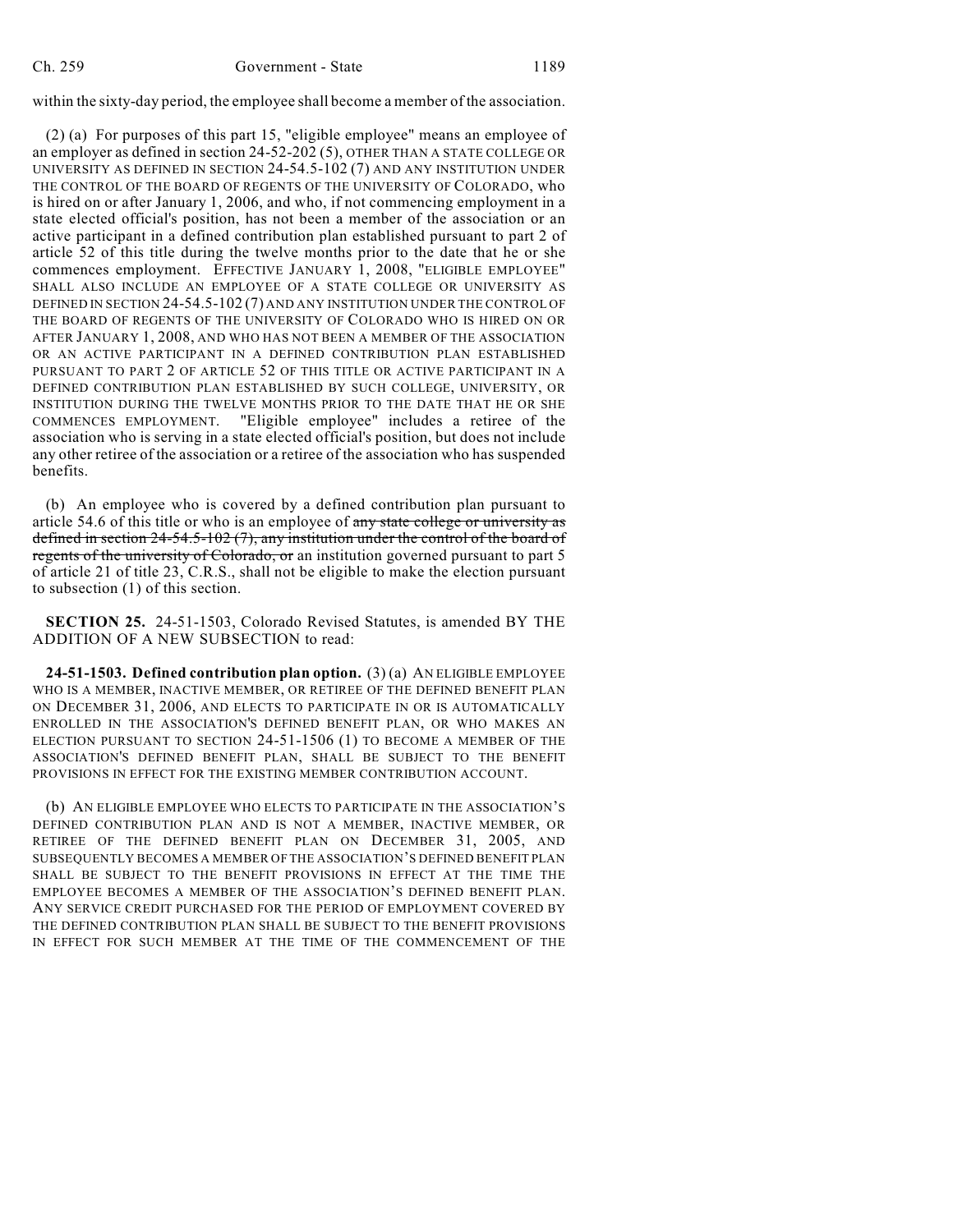PURCHASE.

**SECTION 26.** Part 15 of article 51 of title 24, Colorado Revised Statutes, is amended BY THE ADDITION OF A NEW SECTION to read:

**24-51-1511. Limitation on actions by eligible employees.** ADMINISTRATIVE ACTIONS OR CIVIL ACTIONS BROUGHT BY EMPLOYEES TO DISPUTE THE ELECTION FOR PARTICIPATION OR FAILURE TO ELECT PARTICIPATION IN THE ASSOCIATION'S DEFINED BENEFIT PLAN, THE ASSOCIATION'S DEFINED CONTRIBUTION PLAN, OR THE DEFINED CONTRIBUTION PLAN ESTABLISHED PURSUANT TO PART 2 OF ARTICLE 52 OF THIS TITLE SHALL COMMENCE WITHIN ONE HUNDRED EIGHTY DAYS AFTER THE ELECTION OR WITHIN ONE HUNDRED EIGHTY DAYS OF THE LAST DAY ON WHICH THE EMPLOYEE MAY MAKE AN ELECTION TO PARTICIPATE IN SUCH PLAN PURSUANT TO THIS ARTICLE AND ARTICLE 52 OF THIS TITLE, WHICHEVER IS EARLIER, AND NOT THEREAFTER.

**SECTION 27.** 24-52-202 (3) and (5), Colorado Revised Statutes, are amended to read:

**24-52-202. Definitions.** As used in this part 2, unless the context otherwise requires:

(3) "Eligible employee" means a member of the general assembly, the governor, the lieutenant governor, the attorney general, the chief deputy attorney general, the solicitor general, the secretary of state, the deputy secretary of state, the state treasurer, the deputy state treasurer, a district attorney, an assistant district attorney, a chief deputy district attorney, a deputy district attorney, or other employee of a district attorney, a member of the public utilities commission, an executive director of a department of state appointed by the governor, an employee of the senate or the house of representatives, a nonclassified employee of the office of the governor, and any employee who commences employment with an employer, OTHER THAN A STATE COLLEGE OR UNIVERSITY AS DEFINED IN SECTION 24-54.5-102 (7) AND ANY INSTITUTION UNDER THE CONTROL OF THE BOARD OF REGENTS OF THE UNIVERSITY OF COLORADO, on or after January 1, 2006, and who, if not commencing employment in a state elected official's position, has not been a member of the association's defined benefit plan or defined contribution plan during the twelve months prior to the date that he orshe commenced employment, for whom a defined contribution plan has been established pursuant to the provisions of this part 2. EFFECTIVE JANUARY 1, 2008, "ELIGIBLE EMPLOYEE" SHALL ALSO INCLUDE ANY EMPLOYEE WHO COMMENCES EMPLOYMENT WITH A STATE COLLEGE OR UNIVERSITY AS DEFINED IN SECTION 24-54.5-102 (7) AND ANY INSTITUTION UNDER THE CONTROL OF THE BOARD OF REGENTS OF THE UNIVERSITY OF COLORADO ON OR AFTER JANUARY 1, 2008, AND WHO HAS NOT BEEN A MEMBER OF THE ASSOCIATION'S DEFINED BENEFIT PLAN OR DEFINED CONTRIBUTION PLAN OR AN ACTIVE PARTICIPANT IN A DEFINED CONTRIBUTION PLAN ESTABLISHED BY SUCH COLLEGE, UNIVERSITY, OR INSTITUTION DURING THE TWELVE MONTHS PRIOR TO THE DATE THAT HE OR SHE COMMENCED EMPLOYMENT, FOR WHOM A DEFINED CONTRIBUTION PLAN HAS BEEN ESTABLISHED PURSUANT TO THE PROVISIONS OF THIS PART 2. "Eligible employee" includes a retiree of the association who is serving in a state elected official's position, but does not include any other retiree of the association or a retiree of the association who has suspended benefits.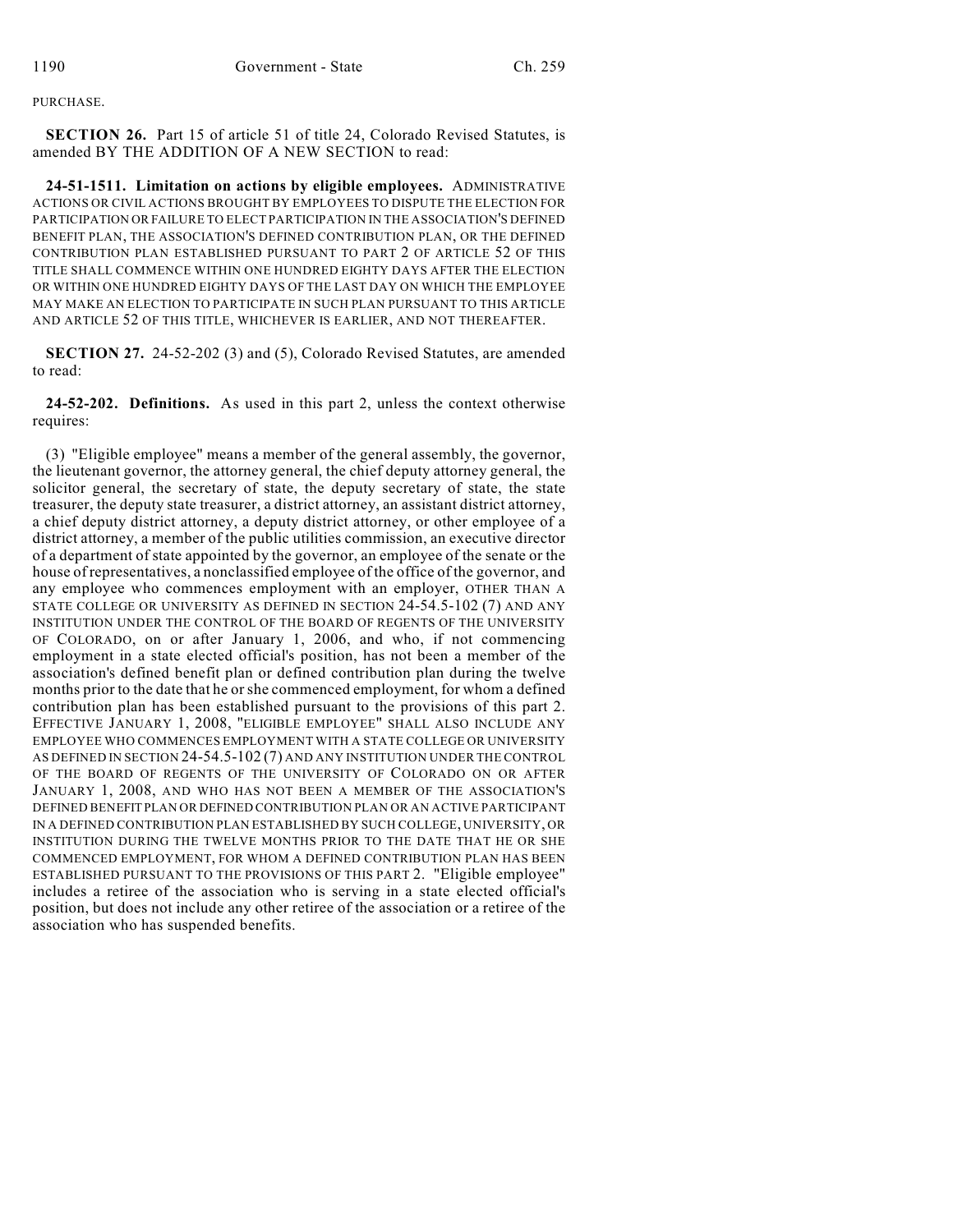(5) "Employer" means the state, the general assembly, the office of a district attorney in a judicial district, and any state department that employs an eligible employee AND ANY STATE COLLEGE OR UNIVERSITY AS DEFINED IN SECTION 24-54.5-102 (7) AND ANY INSTITUTION UNDER CONTROL OF THE BOARD OF REGENTS OF THE UNIVERSITY OF COLORADO. "Employer" shall not include any state college or university as defined in section 24-54.5-102 (7), any institution under the control of the board of regents of the university of Colorado, or an institution governed pursuant to part 5 of article 21 of title 23, C.R.S.

**SECTION 28.** 24-52-205 (2.5) (a), Colorado Revised Statutes, is amended to read:

**24-52-205. Participation.** (2.5) (a) Notwithstanding the provisions of paragraph (b) of this subsection (2.5), any employee who becomes an eligible employee on or after January 1, 2006, shall make an irrevocable written election within sixty days of commencing employment in such position to participate in the association or in a defined contribution plan in which the employee is eligible to participate pursuant to the provisions of this part 2 OR, FOR ELIGIBLE EMPLOYEES OF A STATE COLLEGE OR UNIVERSITY AS DEFINED IN SECTION 24-54.5-102 (7) AND ANY INSTITUTION UNDER THE CONTROL OF THE BOARD OF REGENTS OF THE UNIVERSITY OF COLORADO, A DEFINED CONTRIBUTION PLAN ESTABLISHED FOR SUCH EMPLOYEES BY SUCH COLLEGE, UNIVERSITY, OR INSTITUTION. In the absence of such written election, such person shall be a member of the association.

**SECTION 29.** Part 2 of article 52 of title 24, Colorado Revised Statutes, is amended BY THE ADDITION OF A NEW SECTION to read:

**24-52-209. Limitation of actions by eligible employees.** ADMINISTRATIVE ACTIONS OR CIVIL ACTIONS BROUGHT BY EMPLOYEES TO DISPUTE THE ELECTION FOR PARTICIPATION OR FAILURE TO ELECT PARTICIPATION IN THE ASSOCIATION'S DEFINED BENEFIT PLAN, THE ASSOCIATION'S DEFINED CONTRIBUTION PLAN, OR THE DEFINED CONTRIBUTION PLAN CREATED PURSUANT TO THIS PART 2 SHALL COMMENCE WITHIN ONE HUNDRED EIGHTY DAYS AFTER THE ELECTION OR WITHIN ONE HUNDRED EIGHTY DAYS OF THE LAST DAY ON WHICH THE EMPLOYEE MAY MAKE AN ELECTION TO PARTICIPATE IN SUCH PLANS PURSUANT TO THIS ARTICLE AND ARTICLE 51 OF THIS TITLE , WHICHEVER IS EARLIER, AND NOT THEREAFTER.

**SECTION 30.** 24-54.5-105 (2), Colorado Revised Statutes, is amended BY THE ADDITION OF A NEW PARAGRAPH to read:

**24-54.5-105. Participation.** (2) (b.5) NOTWITHSTANDING PARAGRAPHS (a) AND (b) OF THIS SUBSECTION (2), ANY ELIGIBLE EMPLOYEE WHO IS INITIALLY APPOINTED TO AN ELIGIBLE POSITION ON OR AFTER THE LATER OF JANUARY 1, 2008, OR THE EFFECTIVE DATE OF THE ESTABLISHMENT OF ONE OR MORE OPTIONAL RETIREMENT PLANS AT SUCH ELIGIBLE EMPLOYEE'S EMPLOYER INSTITUTION SHALL ELECT, WITHIN THIRTY DAYS AFTER SUCH APPOINTMENT, EITHER:

(I) TO JOIN THE ASSOCIATION OR THE DEFINED CONTRIBUTION PLAN ESTABLISHED PURSUANT TO PART 2 OF ARTICLE 52 OF THIS TITLE IN ACCORDANCE WITH THE PROVISIONS OF THE LAWS APPLICABLE THERETO; OR